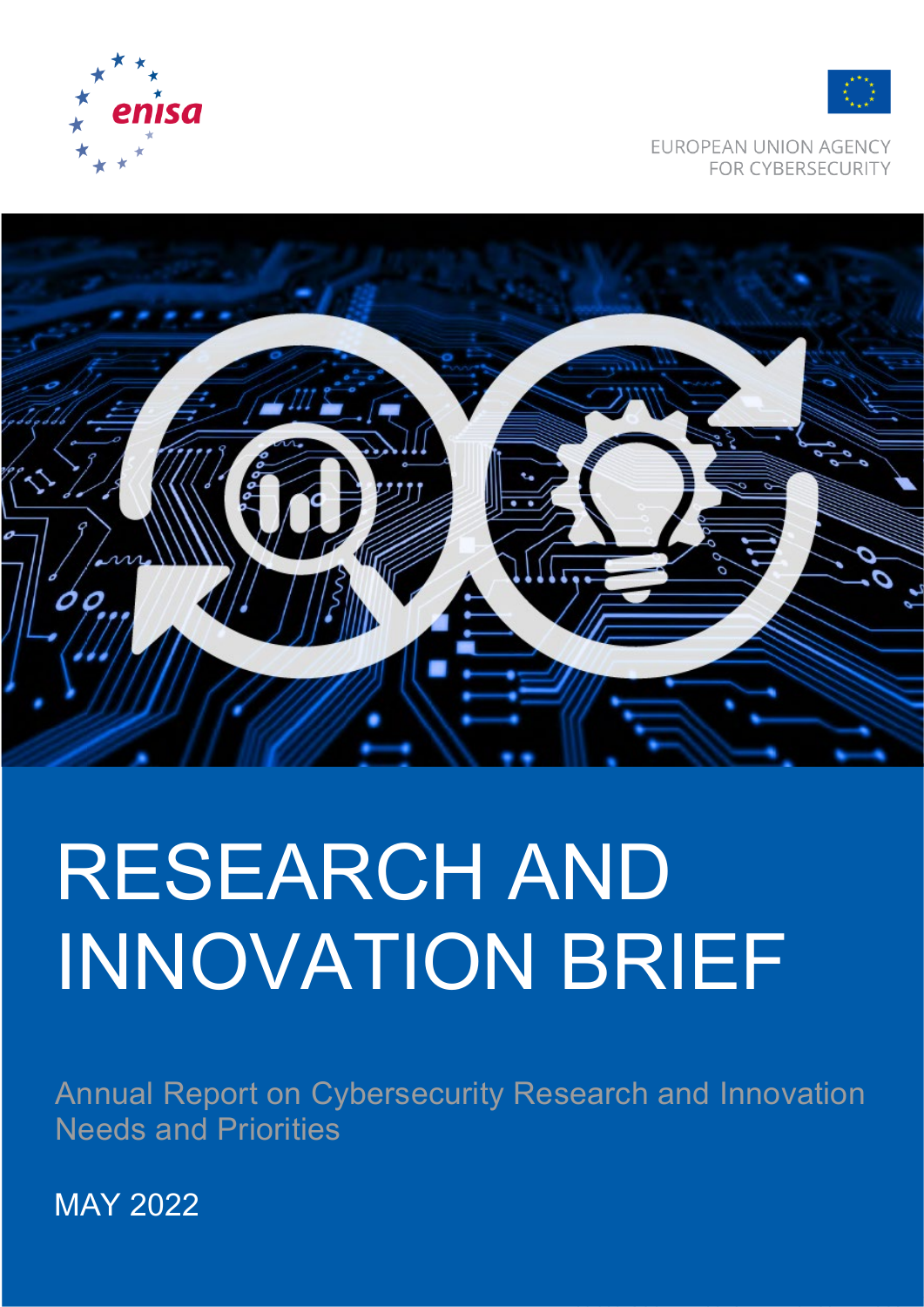

# ABOUT ENISA

The European Union Agency for Cybersecurity, ENISA, is the Union's agency dedicated to achieving a high common level of cybersecurity across Europe. Established in 2004 and strengthened by the EU Cybersecurity Act, the European Union Agency for Cybersecurity contributes to EU cyber policy, enhances the trustworthiness of ICT products, services and processes with cybersecurity certification schemes, cooperates with Member States and EU bodies, and helps Europe prepare for the cyber challenges of tomorrow. Through knowledge sharing, capacity building and awareness raising, the Agency works together with its key stakeholders to strengthen trust in the connected economy, to boost resilience of the Union's infrastructure and, ultimately, to keep Europe's society and citizens digitally secure. More information about ENISA and its work can be found at[: www.enisa.europa.eu.](http://www.enisa.europa.eu/)

# **CONTACT**

To contact the authors, please use [RIT@enisa.europa.eu](mailto:RIT@enisa.europa.eu) For media enquiries about this paper, please use  $pres@enisa.europa.eu$ .

## **EDITORS**

Adrian A. Baumann (ENISA), Corina Pascu (ENISA), Evangelos Rekleitis (ENISA), Marco Barros Lourenço (ENISA), Michal Choraś and Rodica Tirtea (ENISA).

## **CONTRIBUTORS**

Corina Pascu (AI), Jamal Shahin (Policy), Gianluca Misuraca (AI), Luigi Romano (Cryptography), Marco Barros Lourenço (Hyperconnectivity) Panagiotis Rizomilotis (Cryptography), Siguna Mueller (Cyberbiosecurity) and Stavros Ntalampiras (AI).

## **LEGAL NOTICE**

This publication represents the views and interpretations of ENISA, unless stated otherwise. It does not endorse a regulatory obligation of ENISA or of ENISA bodies pursuant to Regulation (EU) No 2019/881.

ENISA has the right to alter, update or remove this publication or any of its contents. It is intended for information purposes only and it must be accessible free of charge. All references to it or its use as a whole or partially must show ENISA as its source.

Third-party sources are quoted as appropriate. ENISA is not responsible or liable for the content of external sources including external websites referenced in this publication.

Neither ENISA nor any person acting on its behalf is responsible for the use that might be made of the information contained in this publication. ENISA maintains its intellectual property rights in relation to this publication.

## **COPYRIGHT NOTICE**

© European Union Agency for Cybersecurity (ENISA), 2022

This publication is licenced under CC-BY 4.0 "Unless otherwise noted, the reuse of this document is authorised under the Creative Commons Attribution 4.0 International (CC BY 4.0) licence https://creativecommons.org/licenses/by/4.0/). This means that reuse is allowed, provided that appropriate credit is given and any changes are indicated".

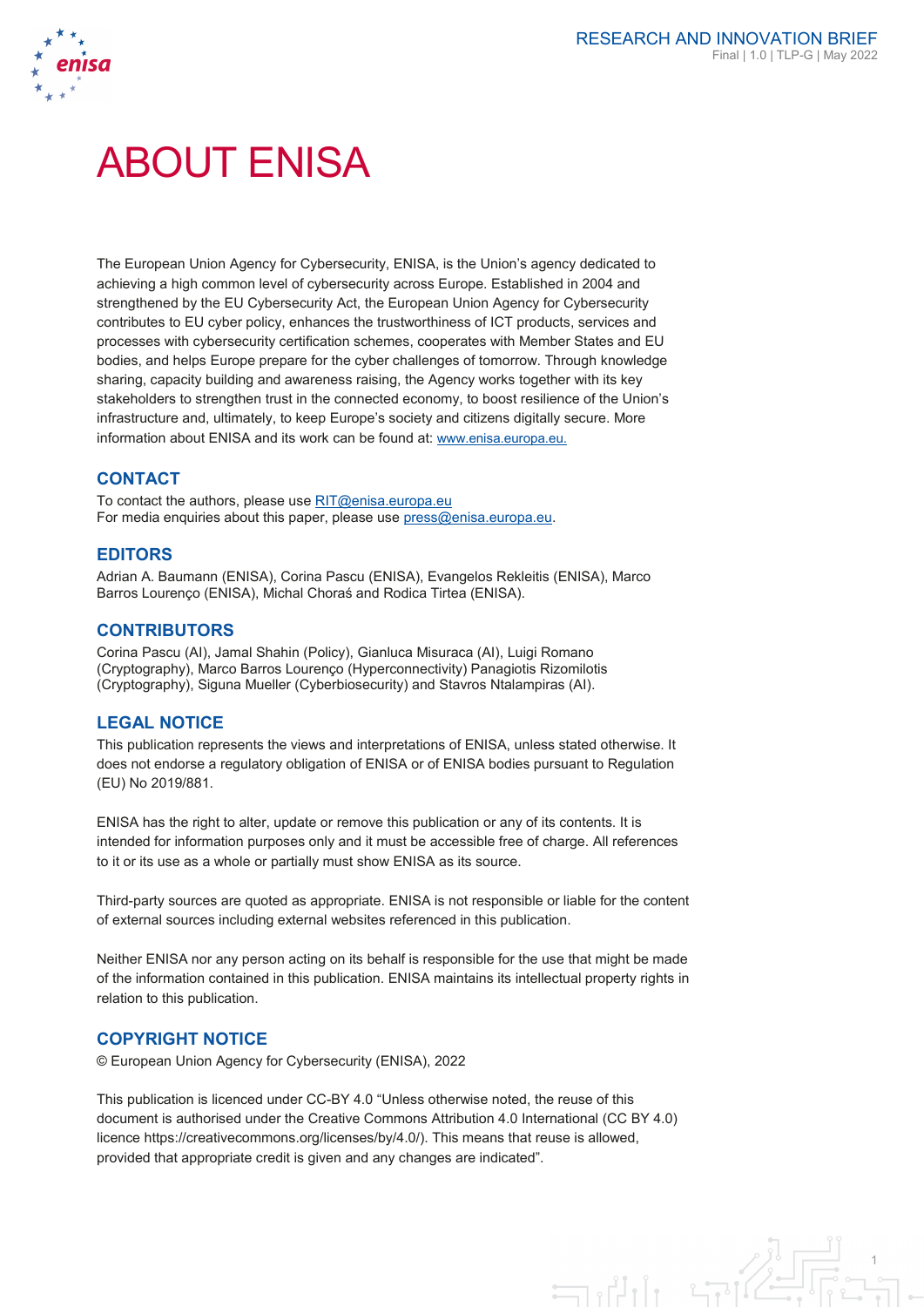

# TABLE OF CONTENTS

| <b>ABOUT ENISA</b>                                                   | 1                |
|----------------------------------------------------------------------|------------------|
| <b>EXECUTIVE SUMMARY</b>                                             | 4                |
| <b>1. INTRODUCTION</b>                                               | $\overline{7}$   |
| 1.1 OBJECTIVES, METHODOLOGY AND TARGET AUDIENCE                      | $\overline{7}$   |
| <b>1.2 EU POLICY CONTEXT</b>                                         | $\overline{7}$   |
| <b>1.3 THE EU CYBERSECURITY RESEARCH LANDSCAPE</b>                   | $\boldsymbol{9}$ |
| <b>1.4 MAPPING THE LANDSCAPE</b>                                     | 10               |
| 2. A SECURE AND HUMAN-CENTRED HYPERCONNECTED WORLD                   | $12 \,$          |
| <b>2.1 THE DATAFICATION OF EVERYTHING</b>                            | 13               |
| <b>3. THE AGE OF INTELLIGENT SYSTEMS</b>                             | 15               |
| 3.1 AI TO IMPROVE CYBERSECURITY DEFENCES                             | 15               |
| <b>3.2 AI TO ORCHESTRATE CYBERATTACKS</b>                            | 16               |
| <b>4. COMPUTATIONAL SECURITY</b>                                     | 18               |
| <b>4.1 SUSTAINABLE CRYPTOGRAPHY</b>                                  | 18               |
| <b>4.2 PRIVACY PRESERVING BLOCKCHAIN TECHNOLOGIES</b>                | 19               |
| <b>4.3 ENHANCED PRIVACY - USER CONTROLLED ENCRYPTION</b>             | 19               |
| <b>4.4 HARDWARE-ASSISTED SECURITY</b>                                | 20               |
| <b>4.5 PRIVACY PRESERVING AI</b>                                     | 20               |
| 5. CYBERSECURITY IN LIFE SCIENCES (BIOTECHNOLOGY)                    | 22               |
| <b>5.1 THE URGENCY OF CYBERBIOSECURITY</b>                           | 22               |
| 5.2 A MAPPING OF KNOWN CYBERBIOSECURITY CHALLENGES AND EXISTING GAPS | 24               |
| <b>5.3 A LARGELY UNRECOGNISED BIOTECH THREAT LANDSCAPE</b>           | 24               |

 $\frac{2}{10}$  $\exists$ ili til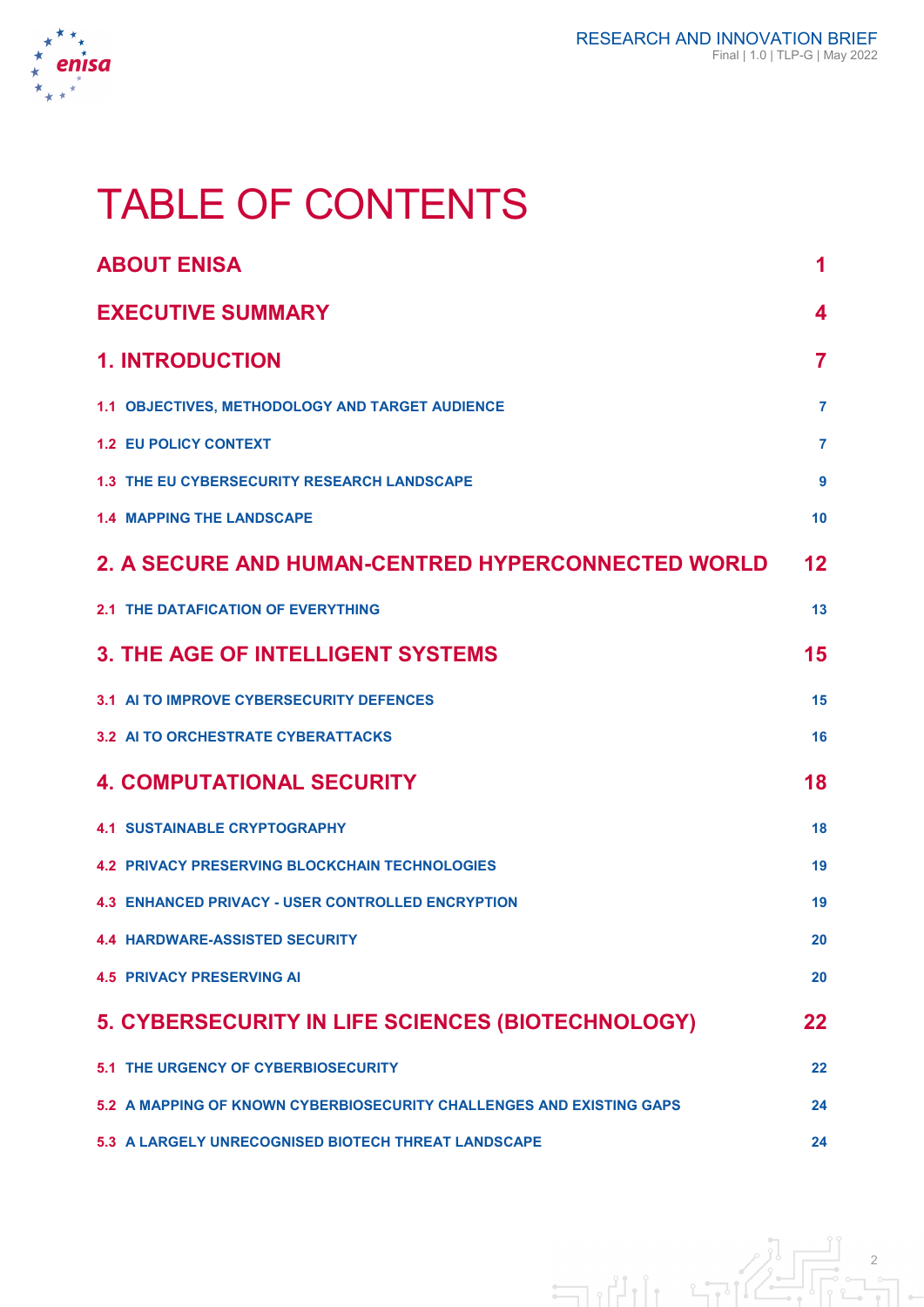

| 6. INTERDISCIPLINARITY IN THE RESEARCH OF CORE FIELDS   | 26  |
|---------------------------------------------------------|-----|
| <b>6.1 CONVERGENCE OF AI WITH OTHER EMERGING TRENDS</b> | 26. |
| <b>7. CLOSING REMARKS AND NEXT STEPS</b>                | 28  |

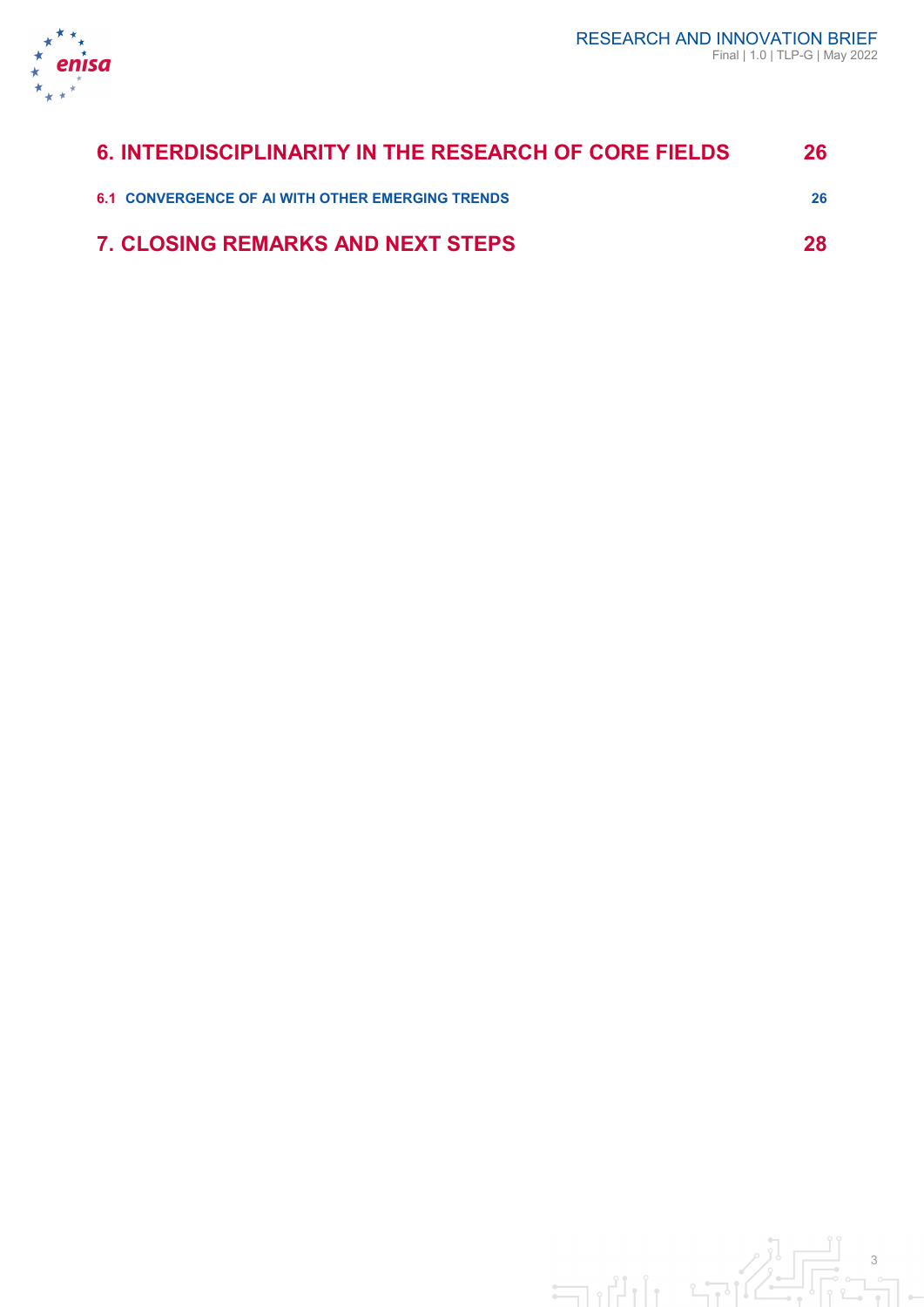

 $\overline{a}$ 

# EXECUTIVE SUMMARY

The future of the European Union (EU) in the digital age depends on the choices made today and the ability of individuals, businesses and organisations to address challenges and seize opportunities. While Europe and the world recover from a public health crisis, it is vitally important to identify future challenges and opportunities.

This decade, the EU will increase investment in research and innovation  $(R&I)^1$  $(R&I)^1$ . One of the focus areas will be the digital transformation of the economy and society that works for people by promoting the European way of life, supporting democracy and values, and protecting its strategic autonomy. In this context, the work of the research community is crucial in creating the knowledge necessary to understand what lies ahead. The EU is a strong player in knowledge and innovation: it accounts for almost 20% of global research and development, publishing and patenting activities $2$ .

This document offers a forward-looking perspective on some of these challenges and opportunities. It recognises the importance of key structural trends with major implications for the EU's digital ambitions to 2030 and beyond. The multidisciplinary nature of these trends led to the selection of four main themes that form the structure adopted for this report: **hyperconnected world, intelligent systems[3](#page-4-2), cybersecurity in life sciences (biotechnology), and computational security**.

Digital hyperconnectivity<sup>[4](#page-4-3)</sup> is a trigger for all other trends and is independent of any particular technology. Ubiquitous connectivity will increase the convergence of industries, products, technologies and services, driven by the accelerated datafication<sup>[5](#page-4-4)</sup> of everything. The growing appetite for data will help make technology smarter as the next frontrunner in the race for greater automation and optimisation in everyday life. In addition, hyperconnectivity, datafication and intelligent automation $6$  also contribute to research in the life sciences. This decade, as a result of the pandemic and the efficiency of biotechnology, the EU will increase investment in the research and development of new technologies for the pharmaceutical and health sectors<sup>[7](#page-4-6)</sup>.

However, hyperconnectivity and intelligent automation do not come without challenges. While the benefits are well known, the challenges and risks are yet to be fully recognised. Cybersecurity is crucial to ensure that EU citizens, businesses and organisations can enjoy the

<span id="page-4-6"></span><sup>&</sup>lt;sup>1</sup> [https://ec.europa.eu/info/research-and-innovation/research-area/health-research-and-innovation\\_en,](https://ec.europa.eu/info/research-and-innovation/research-area/health-research-and-innovation_en) last accessed November 2021



<span id="page-4-0"></span>[https://european-union.europa.eu/priorities-and-actions/actions-topic/research-and-innovation\\_en,](https://european-union.europa.eu/priorities-and-actions/actions-topic/research-and-innovation_en) last accessed November 202

<span id="page-4-1"></span><sup>&</sup>lt;sup>2</sup> [https://ec.europa.eu/info/publications/science-research-and-innovation-performance-eu-2020\\_en,](https://ec.europa.eu/info/publications/science-research-and-innovation-performance-eu-2020_en) last accessed<br>November 2021.

<span id="page-4-2"></span><sup>&</sup>lt;sup>3</sup> Although they are not the same (intelligent systems could also include AI-based software systems), for simplicity, in the context of this paper we are using the two terms interchangeably.

<span id="page-4-3"></span><sup>4</sup> The term refers to the use of multiple means of communication, such as email, instant messaging, telephone, face-to-face contact and Web 2.0 information services. See for instance Anabel Quan-Haase and Barry Wellman, 'Networks of Distance and Media: A Case Study of a High Tech Firm'. Trust and Communities conference, Bielefeld, Germany, July, 2003; Anabel Quan-Haase and Barry Wellman. 2004. 'Local Virtuality in a High-Tech Networked Organization'. Anaylse & Kritik 26 (special issue 1): 241–57 SEQ CHAPTER \h \r 1; Anabel Quan-Haase and Barry Wellman, 'How Computer-Mediated Hyperconnectivity and Local Virtuality Foster Social Networks of Information and Coordination in a Community of Practice'. International Sunbelt Social Network Conference, Redondo Beach, California, February 2005.; Anabel Quan-Haase and<br>Barry Wellman. 'Hyperconnected Net Work: Computer-Mediated Community in a High-Tech Organization'. Pp. 281–3 *The Firm as a Collaborative Community: Reconstructing Trust in the Knowledge Economy*, edited by Charles Heckscher and Paul Adler. New York: Oxford University Press, 2006

<span id="page-4-4"></span><sup>&</sup>lt;sup>5</sup> Datafication (often referred as datafication-of-everything) is about taking a previously invisible process/activity and turning it into data that can be monitored, tracked, analysed and optimised.

<span id="page-4-5"></span> $6$  Although they are not the same (intelligent automation (IA) uses advanced technologies such as artificial intelligence (AI) to make automated and intelligent decisions), for simplicity in the context of this paper we are using the two terms interchangeably.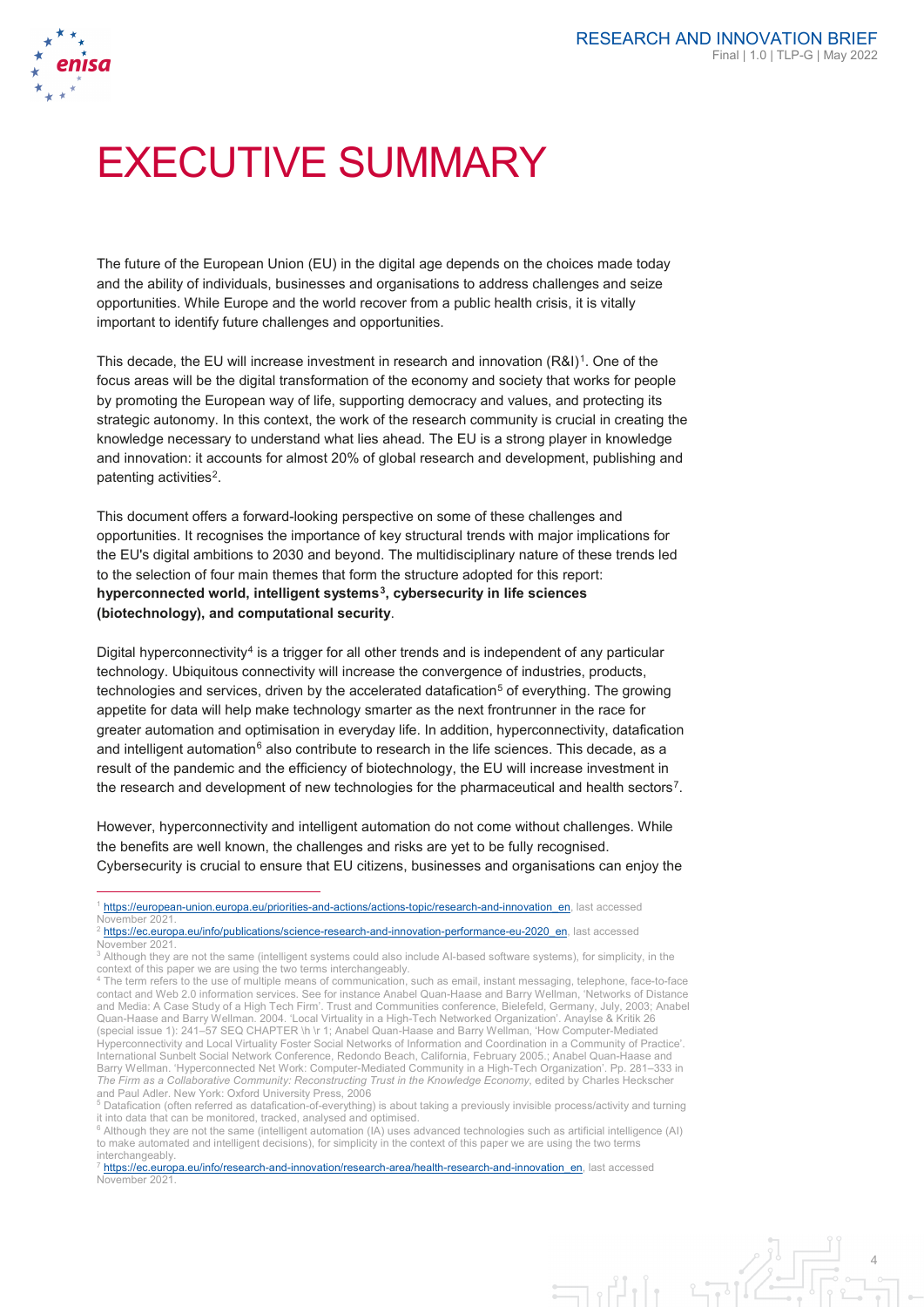

promised benefits in a reliable and trustworthy environment. This report also aims to identify some of the future needs in protecting data and securing authentication, by creating knowledge in computational security. A summary of the findings across all the thematic areas is presented in Table 1 below.

During 2022, ENISA will promote several initiatives with stakeholders and the community to discuss the challenges and corresponding research needs outlined in this report. These findings will also be used by ENISA to identify funding priorities for the Strategic Agenda and for the work programme of the European Cybersecurity Industrial, Technology and Research Competence Centre (ECCC)<sup>8</sup>.



<span id="page-5-0"></span>8 Regulation 2021/887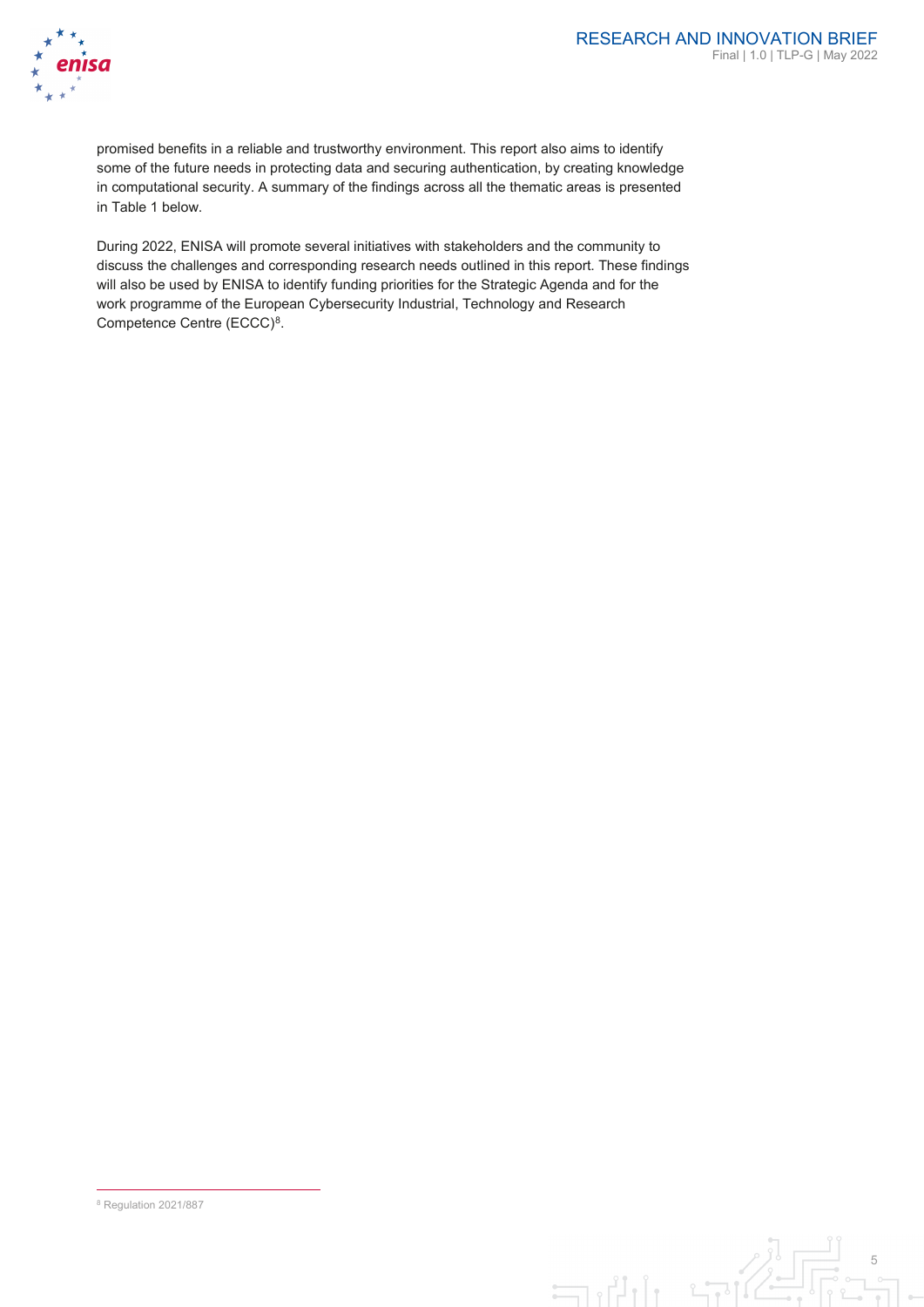

# **Table 1: Summary of R&I needs and priorities**

|                                                                                              | <b>HYPERCONNECTED WORLD</b>                                                                                                                                                                                                                                                                                                                    | <b>COMPUTATIONAL SECURITY</b>                                                                                                                                                                                                                                                                                                                                                                                                                                                                                                                                                 | <b>INTELLIGENT SYSTEMS</b>                                                                                                                                                                                                                                                                                                                                                                                                              | <b>CYBERSECURITY IN LIFE SCIENCES</b><br>(CYBERBIOSECURITY)                                                                                                                                                                                                                                                                                                                                                                                                                                                                                                    |
|----------------------------------------------------------------------------------------------|------------------------------------------------------------------------------------------------------------------------------------------------------------------------------------------------------------------------------------------------------------------------------------------------------------------------------------------------|-------------------------------------------------------------------------------------------------------------------------------------------------------------------------------------------------------------------------------------------------------------------------------------------------------------------------------------------------------------------------------------------------------------------------------------------------------------------------------------------------------------------------------------------------------------------------------|-----------------------------------------------------------------------------------------------------------------------------------------------------------------------------------------------------------------------------------------------------------------------------------------------------------------------------------------------------------------------------------------------------------------------------------------|----------------------------------------------------------------------------------------------------------------------------------------------------------------------------------------------------------------------------------------------------------------------------------------------------------------------------------------------------------------------------------------------------------------------------------------------------------------------------------------------------------------------------------------------------------------|
| <b>NOTEWORTHY</b><br><b>CHALLENGES</b><br><b>AND GAPS</b>                                    | Generating a broader<br>1.<br>understanding on how<br>hyperconnectivity may<br>influence humanity and the<br>social and political<br>dimensions.                                                                                                                                                                                               | Lack of skills in cryptography;<br>1.<br>2.<br>Reduced number of market<br>opportunities;<br>The need for standardisation;<br>3.<br>Efficient support for developers<br>4.<br>working in the field;<br>Moving of cryptography research<br>5.<br>from communication fields to being<br>embedded within hardware.                                                                                                                                                                                                                                                               | Better understating of socio-<br>1.<br>economic implications with<br>Artificial Intelligence (AI) applied<br>to cybersecurity;<br>Develop technical and<br>2.<br>regulatory excellence;<br>The need for foresight and<br>3.<br>development of institutional<br>capacity to deal with Al.                                                                                                                                                | Defining the security implications<br>1.<br>of life science technologies for<br>cybersecurity research;<br>Skills and training for life science<br>2.<br>researchers:<br>3.<br>Generating a broader<br>understanding of the implications<br>of cybersecurity for life sciences<br>research.                                                                                                                                                                                                                                                                    |
| <b>RELEVANT</b><br><b>FUTURE</b><br><b>RESEARCH</b><br><b>NEEDS AND</b><br><b>PRIORITIES</b> | The redefinition of the<br>$\mathbf{1}$ .<br>boundaries of human-<br>computer interaction, and<br>the concomitant security<br>risks that are associated<br>with this:<br>Cybersecurity in the context<br>2.<br>of new generations of<br>mobile communications and<br>data collection or processing<br>methods (evolution from 5G<br>to $6G$ ). | Efficient implementation of<br>1.<br>symmetric key schemes at higher<br>security levels;<br>2.<br>Planning and preparation for the<br>transition to the Post Quantum era<br>of cryptographic systems;<br>Secure implementations of<br>3.<br>cryptographic systems are needed<br>that resist side channel attacks:<br>New assumptions and seemingly-<br>4.<br>impossible results for future<br>cryptographic components that<br>derive from mathematics, physics<br>or hardware limitations:<br>5.<br>Standards for new quantum<br>resilient safe algorithms and<br>protocols. | Linking vertical and horizontal<br>$\mathbf{1}$ .<br>views on AI research (across<br>research teams but also from<br>design to implementation);<br>2.<br>Design of approaches for<br>monitoring large-scale and<br>possibly interconnected<br>systems;<br>Exploration of biomimetic<br>3.<br>cybersecurity algorithms;<br>Inclusion of context awareness<br>4 <sup>1</sup><br>in machine learning (ML) in<br>order to boost resiliency. | The evolving risks and the threat<br>$\mathbf{1}$ .<br>landscape in biotechnology R&I.<br>Risk management framework in<br>2.<br>the field of public health<br>microbiology (e.g. modern DNA<br>sequencing);<br>Categories of bio vulnerabilities in<br>3.<br>the context of cyber;<br>Identification of processes and<br>4.<br>routines throughout the life science<br>fields that require cyber-interfaces<br>and reliance on automation;<br>Pursuit of various activities and<br>5.<br>initiatives to establish<br>cyberbiosecurity guides and<br>standards. |

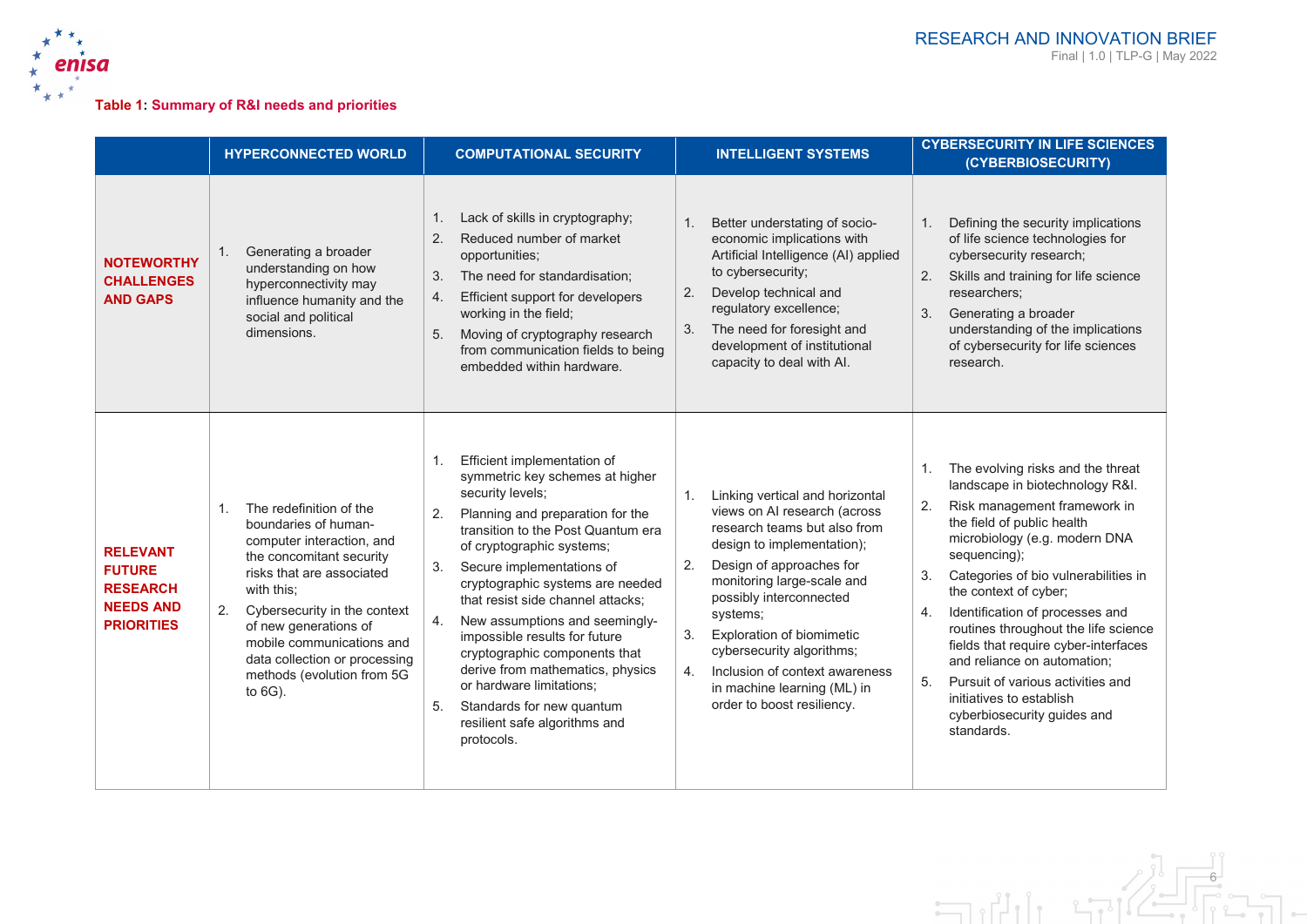

# 1. INTRODUCTION

# **1.1 OBJECTIVES, METHODOLOGY AND TARGET AUDIENCE**

The main objective of this document is to identify areas of cybersecurity R&I that are critical to the EU's strategy and ambitions for the digital decade. The report is intended to fulfil ENISA's mandate<sup>[9](#page-7-0)</sup> to advise EU institutions, bodies, offices and agencies, as well as Member States, on new and future research needs and priorities. The information contained in this document will be further developed to help identify funding priorities for future work programmes of the European Cybersecurity Competence Centre and National Coordination Centres.

The four research topics explored in this document were selected primarily through consultation with stakeholders and members of the research community. From a methodological perspective, ENISA would select these topics mainly from trends identified in an annual foresight exercise. However, exceptionally this year and since the ENISA foresight team was taking its first steps, the topics were discussed with stakeholders and agreed internally.

The selected research topics are not exhaustive of all areas where cybersecurity research is needed. They are the culmination of several smaller desktop research activities and consultations with experts carried out during 2021. The work presented here is the consolidated and highly condensed result of several interactions between ENISA members and experts from the research community.

In the first phase, experts were asked to provide input on their research topics, from which a general overview of the cybersecurity research and policy landscape was compiled. This input took the form of written contributions from each expert. In these contributions, the experts outlined key areas for further research in their respective fields. These documents were then consolidated and served as inspiration for a workshop that took place in October 2021. During this workshop, each research topic was discussed and an attempt was made to find a common thread for R&I. This document is based on the contributions and results of this workshop.

This report is targeted at stakeholders involved in the research and innovation area from EU Institutions, Bodies, Agencies, Member States and the wider cybersecurity research community. This report may be especially relevant for:

- members from the eu and national entities involved in funding programmes for research,
- policymakers,

-

• academics, researchers and R&D actors from the cybersecurity industry.

# **1.2 EU POLICY CONTEXT**

In 2020, the President of the European Commission declared that 'we are living in Europe's Digital Decade'[10.](#page-7-1) At the end of 2020, the European Commission and the High Representative presented a Joint Communication on 'The EU's Cybersecurity Strategy for the Digital Decade'[11](#page-7-2). With these guiding documents, the EU is showing that it is proactively reacting to

<span id="page-7-2"></span><sup>11</sup>the://eur-lex.europa.eu/legal-content/EN/ALL/?uri=JOIN:2020:18:FIN, last accessed November 2021.



<span id="page-7-0"></span><sup>&</sup>lt;sup>9</sup> Article 11 of the Cybersecurity Act, **https://digital-strategy.ec.europa.eu/en/policies/cybersecurity-act**, last accessed November 2021.

<span id="page-7-1"></span><sup>&</sup>lt;sup>10</sup> European Commission, 'COMMISSION STAFF WORKING DOCUMENT Accompanying the Document Proposal for a<br>Decision of the European Parliament and of the Council Establishing the 2030 Policy Programme 'Path to the Digital Decade''.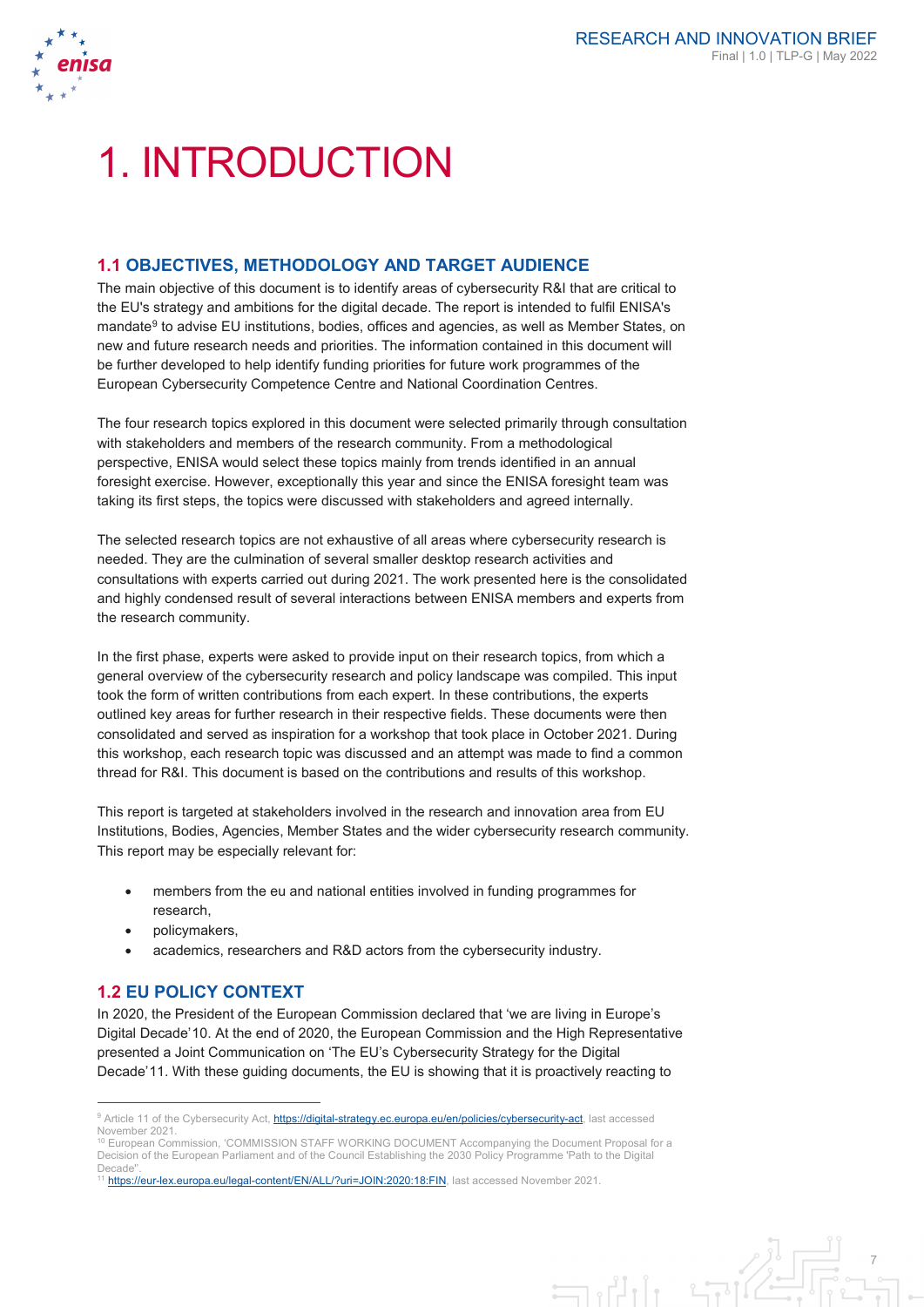

the global challenges posed by cyberthreats and presenting the EU as an actor that is aware of the challenges that have to be faced in the forthcoming years.

The EU is fulfilling this role in several ways. Firstly, it is seeking to take a leading role in shaping the global rules for the use of technology and has been doing so for a long time<sup>[12](#page-8-0)</sup>. It seeks, wherever possible, to build global consensus on the tools and mechanisms for developing safe and resilient technologies. The EU works with partners, both state and non-state actors, to build a coherent and trusted framework for cooperation.

Secondly, the EU has developed a discourse of 'open strategic autonomy' that seeks to develop a coherent EU-wide narrative for developing EU-level capabilities to respond to threats in the world. Thirdly, the EU policy toolkit which will be focused on the NIS Directive<sup>[13](#page-8-1)</sup> (currently under revision), the Cybersecurity Act (2019) and the forthcoming Cybersecurity Resilience and Semiconductor Acts<sup>14</sup>, is due to be proposed in 2022. The European Council has also called for a Join Cyber Unit<sup>[15](#page-8-3)</sup> to further develop the EU's cybersecurity toolkit.

Fourthly, and crucially for the aims of this report, the EU is investing in cybersecurity research and development. The recently established ECCC demonstrates the commitment to this area in a European policy and research context. This includes the development of technological solutions and tools that enable an effective response to current and future risks and cyberthreats. These include new and emerging information and communication technologies and are designed to effectively deploy risk prevention technologies.

Despite the efforts described above, the security of cyberspace will continue to be an ongoing project. Enormous efforts have been made to develop initiatives that support the development of competences in this area. However, the opportunity and need to diversify the cybersecurity R&I agenda is evident. The effort required to continue to meet the standard missions of government agencies is creating a paradigm shift in the sense that cybersecurity risks and threats are not limited to areas outside of government security. Nor do traditional systems of policymaking apply in our hyperconnected world. Therefore, an approach that crosses the different silos of R&I is needed.

 $\overline{\Box}$ 

last accessed November 202

-

European Commission and European External Action Service, 'Cybersecurity Strategy'

<span id="page-8-1"></span><span id="page-8-0"></span>[https://www.enisa.europa.eu/topics/nis-directive,](https://www.enisa.europa.eu/topics/nis-directive) last accessed November 2021

<span id="page-8-2"></span><sup>14</sup> [https://www.europarl.europa.eu/legislative-train/theme-a-europe-fit-for-the-digital-age/file-european-cyber-resilience-act,](https://www.europarl.europa.eu/legislative-train/theme-a-europe-fit-for-the-digital-age/file-european-cyber-resilience-act) 

<span id="page-8-3"></span><sup>&</sup>lt;sup>15</sup> [https://digital-strategy.ec.europa.eu/en/policies/joint-cyber-unit,](https://digital-strategy.ec.europa.eu/en/policies/joint-cyber-unit) last accessed November 2021.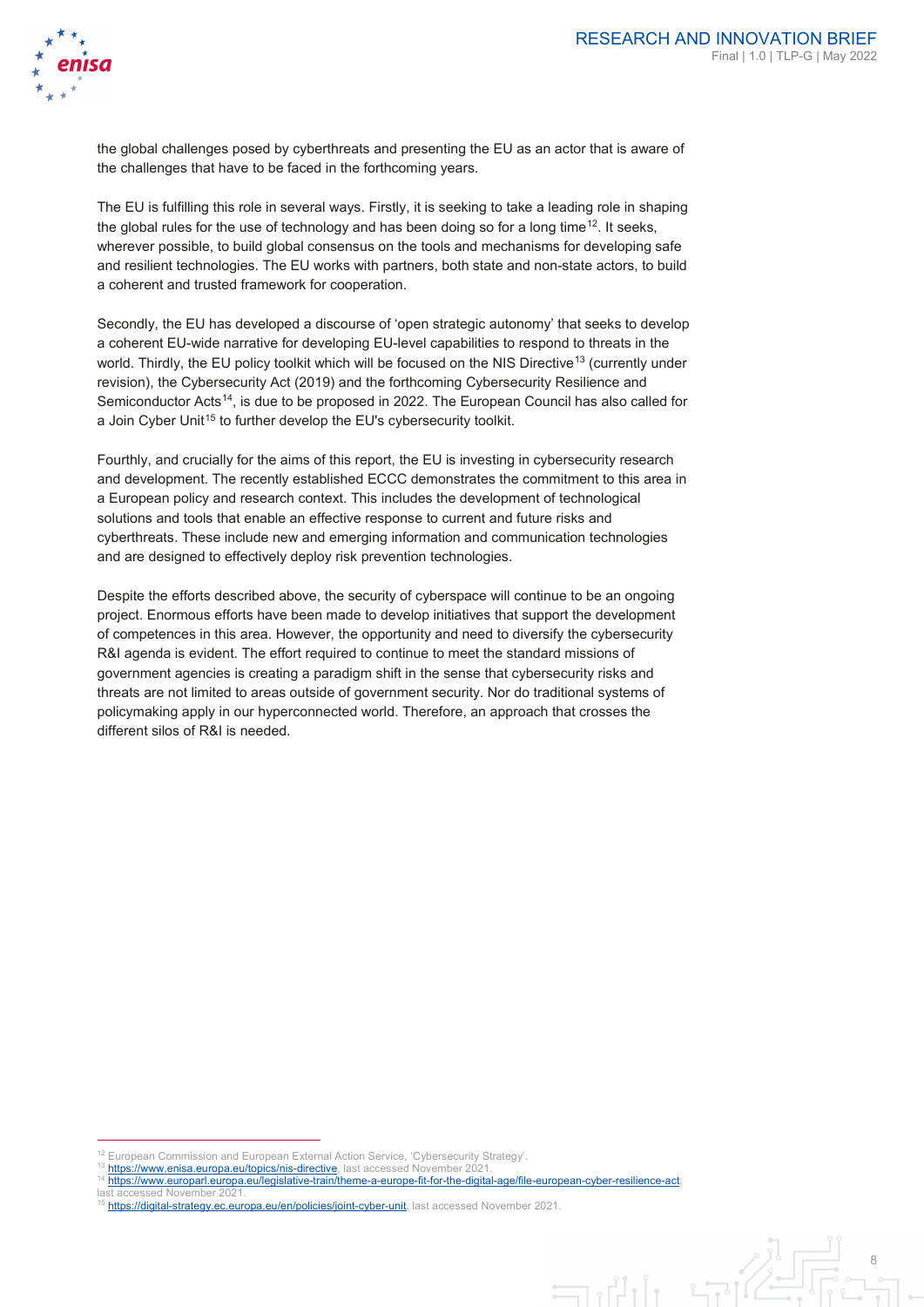

# **1.3 THE EU CYBERSECURITY RESEARCH LANDSCAPE**



#### **Figure 1: Google Ngram of the term"cybersecurity" 1995-2021**

Cybersecurity R&I is a crucial aspect of research in a number of policy domains. The emergence of this field, witnessed by the exponential growth of literature in the field since around 2013 (with the so-called Snowden revelations), indicates that 'cybersecurity' as a term has emerged in contemporary discourse.

The EU and European research funding agencies contribute a large number of resources to research in the field of cybersecurity. Efforts are driven across a number of agencies, and through a number of different instruments. In a research field that encompasses so many policy fields, the pluralism inherent in the funding and organisational structures is to be expected, and even welcomed. But they are not the world's leading funding agencies for published research in the field by far.

Figure 2 identifies the funding provided by different bodies for research in the field of cybersecurity that has been indexed in the Web of Knowledge (i.e. peer reviewed papers in scientific journals). This clearly shows that US research funding agencies dominate the field, with around 43% of published research in this broad field being supported by public funding from the US government. More recent data, considering only the most cited papers from 2021 and 2022 (pre-prints), shows that European researchers are now emerging in this field, with universities like the Technical University of Delft, Aarhus University, and several universities in Spain generating research output that is being cited by the cybersecurity community.

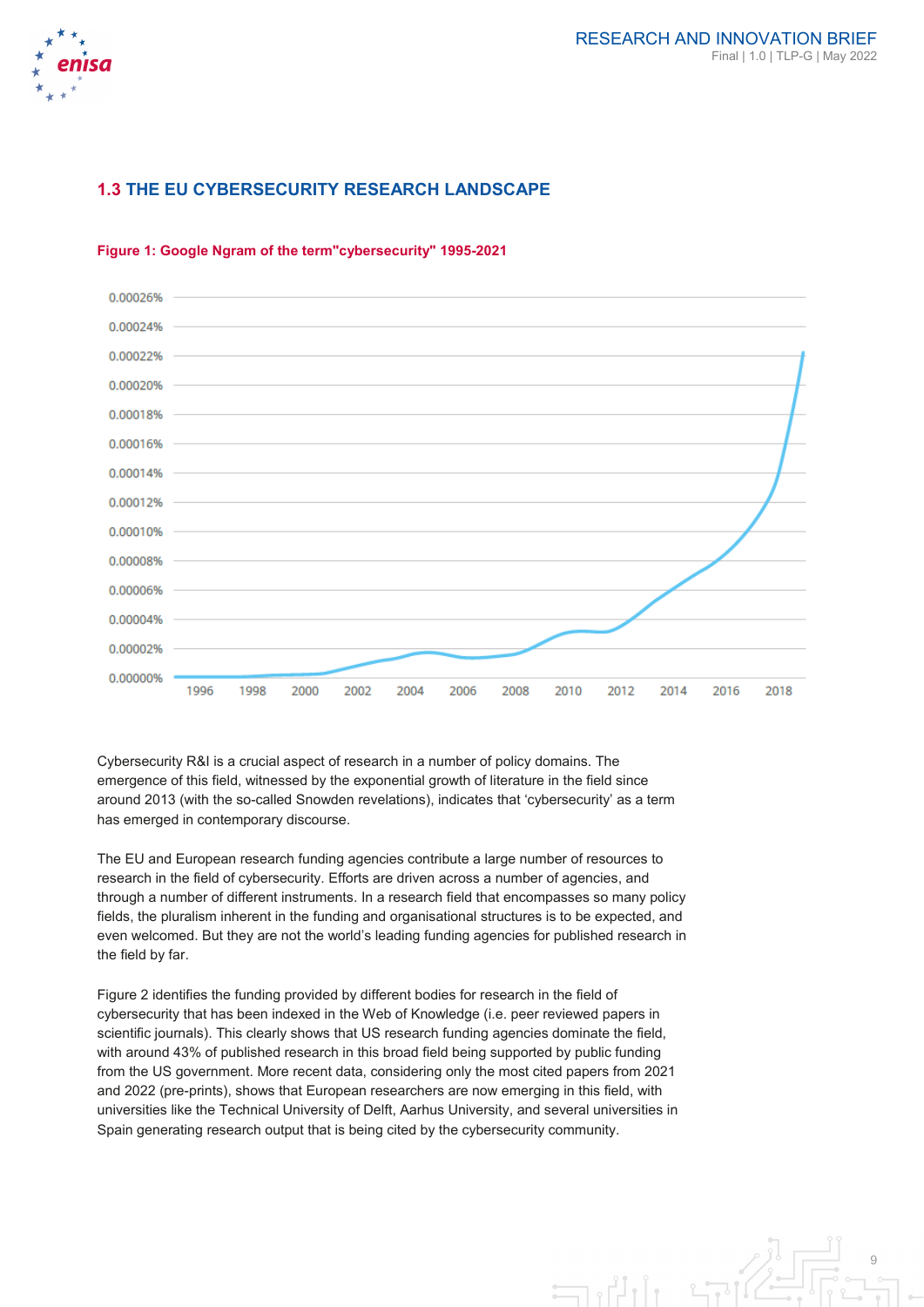

# **1.4 MAPPING THE LANDSCAPE**



**Figure 2: Sources of funding for research in the field of cybersecurity (Source: Web of Science)**

Figure 2 depicts the investment in cybersecurity research from region to region. The European Cybersecurity Atlas**[16](#page-10-0)** highlights the focus of some 750 research centres working on cybersecurity issues in the EU. In terms of education and training, ENISA's own database on cybersecurity in higher education, CYBERHEAD**[17](#page-10-1)**, presents well over 100 educational programmes in almost all EU and EFTA Member States. These programmes point to the growing need to develop holistic approaches to dealing with the security threats and risks associated with the increasing importance and emergence of new hyperconnected technologies that are shaping our world. At the same time, many institutes are focusing on the technological expertise needed to be at the forefront of research worldwide. In the European Union, there are a number of projects, initiatives and networks that promote the field of cybersecurity in the EU.

The 2017 Cybersecurity Literacy Survey**[18](#page-10-2)** conducted by DG JRC in collaboration with DG CNECT relied on a survey of over 600 people from European countries to analyse research activities. This identified a large number of research centres and activities engaged in cybersecurity research. This survey was accompanied by the development of a taxonomy of cyberspace to support the categorisation of cyberspace competences. The European Cybersecurity Taxonomy<sup>[19](#page-10-3)</sup> is a useful tool to facilitate the categorisation of the Union's cybersecurity competencies. Cybersecurity is inherently a cross-cutting topic, encompassing many different research areas, academic disciplines and policy fields.

The cybersecurity research landscape is comprised of a wide range of different activities, touching upon technical and social research, as well as policy in this sphere. Integration between these strands of action needs to be addressed holistically in research in order to

<span id="page-10-3"></span><span id="page-10-2"></span>

-

 $\frac{16 \text{ https://cybersecurity-atlas.ec.europa.eu/centres-in-europe}}{17 \text{ https://www.sriesc.virres.eu/benres/cylcertain/cylcation/calics}.}$ 

<span id="page-10-1"></span><span id="page-10-0"></span>[https://www.enisa.europa.eu/topics/cybersecurity-education/education-map/,](https://www.enisa.europa.eu/topics/cybersecurity-education/education-map/) last accessed November 2021.

<sup>18</sup> https://www.enisa.europa.europe.europe.co.europe.co.europe.co.europe.competence-survey, last accessed November<br>
18 https://ec.europa.eu/jrc/en/research-topic/cybersecurity/cybersecurity-competence-survey, last accessed

<sup>&</sup>lt;sup>19</sup> [https://publications.jrc.ec.europa.eu/repository/handle/JRC118089,](https://publications.jrc.ec.europa.eu/repository/handle/JRC118089) last accessed November 2021.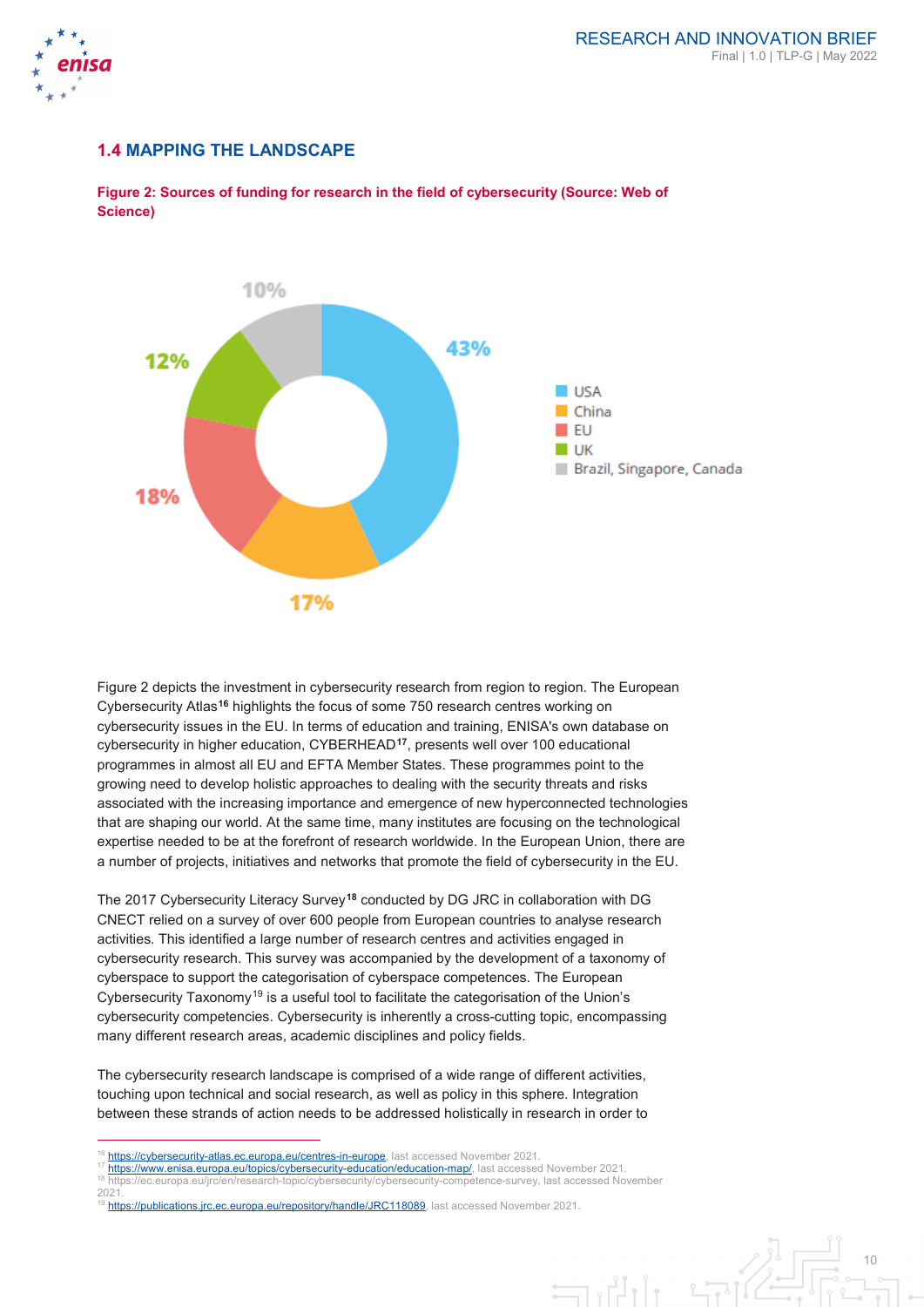

#### RESEARCH AND INNOVATION BRIEF Final | 1.0 | TLP-G | May 2022

ensure that outputs have the broadest impact. We need to build bridges between different disciplines and stakeholders in order to ensure acceptance of and engagement with the richness of the research landscape in cybersecurity in the EU.

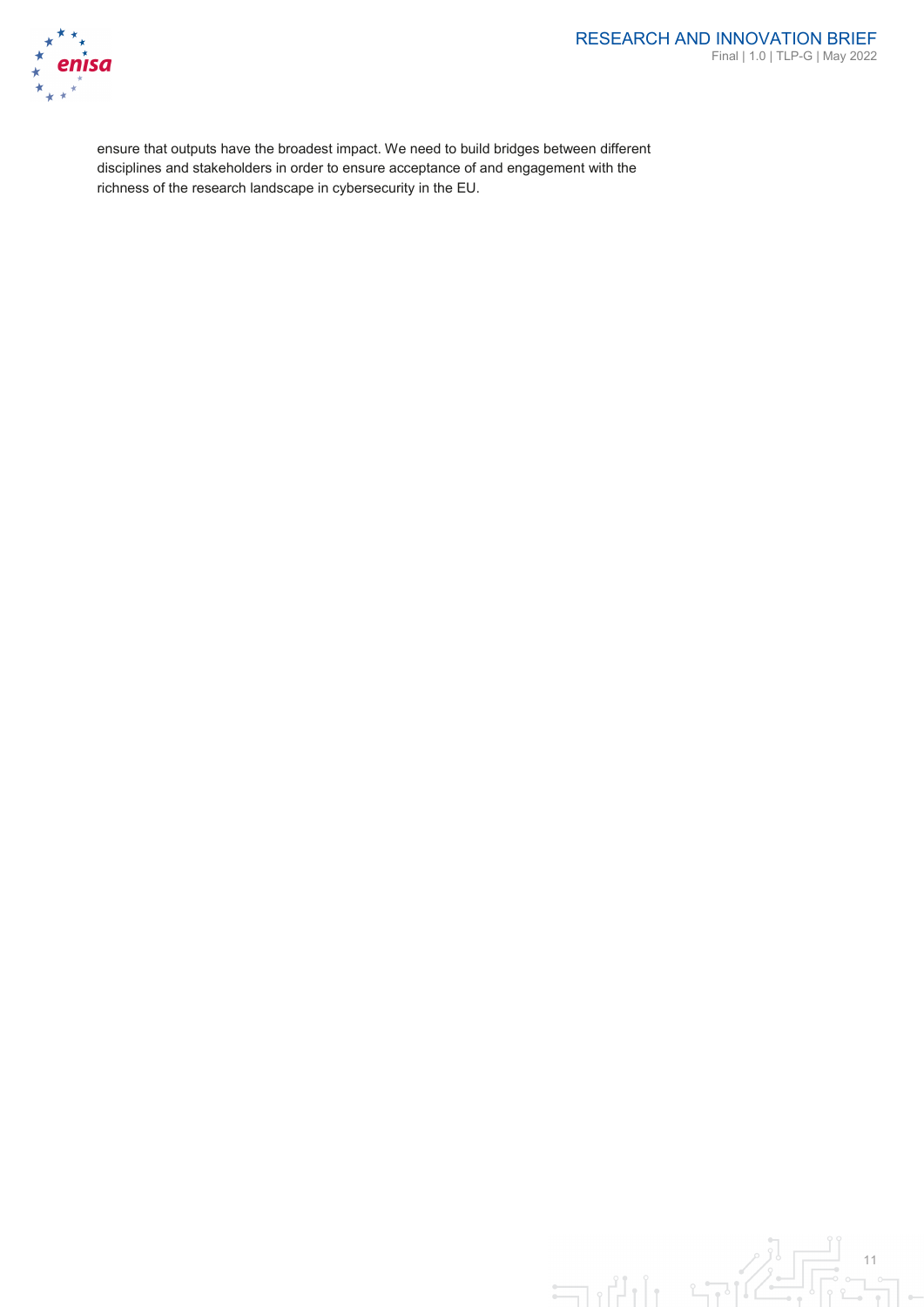

# 2. A SECURE AND HUMAN-**CENTRED** HYPERCONNECTED WORLD

The concept of a hyperconnected world is not defined by technology alone, but by the social, economic and political implications it brings. The notion of hyperconnectivity was originally defined by social scientists<sup>[20](#page-12-0)</sup> to refer to people in networked organisations and societies that are constantly connected through a variety of digital means. Massive connectivity exists in many of our digital environments and represents the interactions between various information systems, data and many devices connected via the Internet. Recent discussions within certain technology platforms and beyond talk about the emergence of a 'metaverse' as an approach to understanding our relationship between immersive, data-driven environments and our daily lives.

In computer networking, hyperconnectivity refers to all things communicating through a network, encompassing person-to-person, person-to-machine and even machine-to-machine communications. This will be possible with the massive increase in network coverage, input/output communication (MIMO) and bandwidth. Current and future generations of mobile communications such as 5G and 6G offer that possibility.

The introduction of 6G wireless communications is still about a decade away. Nonetheless, the first discussions about new technologies and potential applications for this next generation have already begun. Broadly speaking, the current question is whether 6G should be an improvement on 5G in terms of core features, or whether it should go beyond existing coverage into new areas, such as underwater and in space, or even at the molecular level.

Moreover, the increasing digitisation of business and society, with the advent of online shopping, FinTech, cryptocurrencies, social media and many other transformative technologies, are harnessing connectivity everywhere, all the time. With hyperconnectivity, the digital economy and society will increasingly rely on the network to transform the way companies do business and the way we all live.

With an increasingly connected digital economy and society, cybersecurity will also become increasingly important. The frequency and sophistication of cyberthreats will continue to challenge many individuals and organisations. Hyperconnectivity has increased the vulnerability of connected individuals, institutions and nations. It represents a new challenge to humanity in how it defines scale with hundreds of millions of connected individuals.

#### **Multidisciplinary and future-oriented research will be required to facilitate the transition to this inevitable hyperconnected world.**

Foresight has an important role to play in providing early insights into the technological and social changes that will shape this future, and in taking actions that will help define a desirable and globally beneficial hyperconnected future. Cybersecurity research will lay the foundations for building a trustworthy and reliable hyperconnected world.

-

12  $\exists$ 

<span id="page-12-0"></span><sup>&</sup>lt;sup>20</sup> [https://en.wikipedia.org/wiki/Hyperconnectivity,](https://en.wikipedia.org/wiki/Hyperconnectivity) last accessed November 2021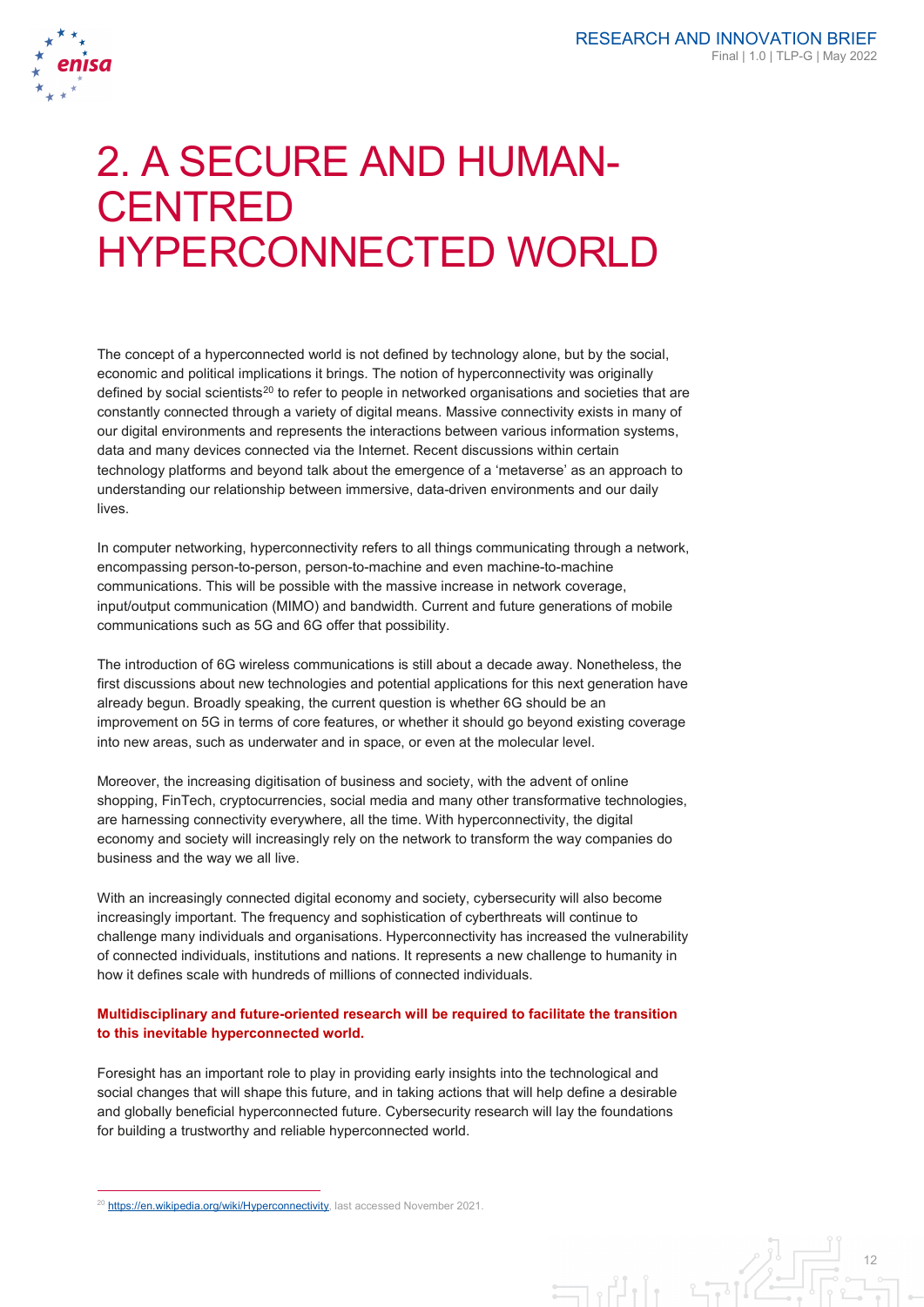

-

#### RESEARCH AND INNOVATION BRIEF Final | 1.0 | TLP-G | May 2022

13

# **2.1 THE DATAFICATION OF EVERYTHING**

The process of digitalisation - often referred to as digital transformation - is profoundly changing our economy and society. It will continue affecting individuals, businesses and organisations throughout this decade. The wake-up call for all the future research challenges and opportunities described in this document occurs at a time of growing political awareness of digital dependency in the economy and society.

The most noteworthy pattern in this digital transformation is the data-driven world we live in, a world that will be always on, always tracking, always monitoring, always listening and always watching – because it will be always learning. What we perceive to be randomness will be bounded into patterns of normality by sophisticated algorithms that will take our data to deliver the future in new and personalised ways. Data are often considered to be an asset but we see that, in contemporary society, data are emerging as a space of contestation that goes beyond the 'data is the new oil' debate, pushing us towards conceiving of data as the 'new air' [21](#page-13-0).

An important discussion is how hyperconnectivity will the drive the datafication-of-everything with the expansion of use cases, data collectors and data processors. The list below highlights some of the challenges in the coming decades.

- **The appetite for personal data:** with hyperconnectivity, the opportunities for data collection increase significantly. Among the most sensitive are personal identifiable information and geolocation which, if breached or stolen, may cause severe impacts on citizens' privacy, the economy and society.
- **A growing interest in surveillance of citizens:** there is a general concern about the increasing interest of private (corporate) and state-sponsored agents in the surveillance of citizens and organisations. With hyperconnectivity and the growing appetite for data, eavesdropping could become a major threat, compromising the privacy and protection of users' data.
- **The use of technology to expand the risks affecting the fundamental rights of EU citizens:** the rapid increase in the use of artificial intelligence to explore data collected and maintained by digital platforms may pose risks to the fundamental rights of citizens. It may lead to infringements of privacy, data protection and equal treatment, particularly when it comes to the growing use of Big Data through the rapid advances in machine learning.

#### **Questions pointing to research needs and priorities in the context of an hyperconnected world:**

- What are the consequences for humanity in a hyperconnected world?
- How will hyperconnectivity affect the security of cyberspace?
- What are the conceptual frameworks required before transitioning to a hyperconnected world?

<span id="page-13-0"></span><sup>21</sup> 'Answering Europe's Call: Storing and Processing EU Data in the EU'. 2021. EU Policy Blog. 6 May 2021. [https://blogs.microsoft.com/eupolicy/2021/05/06/eu-data-boundary/.](https://blogs.microsoft.com/eupolicy/2021/05/06/eu-data-boundary/) 

Bello-Orgaz, Gema, Jason J. Jung, and David Camacho. 2016. 'Social Big Data: Recent Achievements and New Challenges'. *Information Fusion* 28: 45–59[. https://doi.org/10.1016/j.inffus.2015.08.005.](https://doi.org/10.1016/j.inffus.2015.08.005) 

Organisation for Economic Cooperation and Development. 2013. 'Exploring Data-Driven Innovation as a New Source of Growth' 222 (June). [https://doi.org/10.1787/5k47zw3fcp43-en.](https://doi.org/10.1787/5k47zw3fcp43-en) 

Roxana Radu and Jean-Marie Chenou. 2015. 'Data Control and Digital Regulatory Space(s): Towards a New European Approach'. *Internet Policy Review* 4 (Issue 2)[. https://doi.org/10.14763/2015.2.370.](https://doi.org/10.14763/2015.2.370)  'The Debate - Battle for Our Data: European Leaders Call for Digital Sovereignty'. 2019. France 24. 15 November 2019.

[https://www.france24.com/en/business/20191114-battle-for-our-data-european-leaders-call-for-digital-sovereignty-1.](https://www.france24.com/en/business/20191114-battle-for-our-data-european-leaders-call-for-digital-sovereignty-1)  Roxana Radu and Jean-Marie Chenou. 2015. 'Data Control and Digital Regulatory Space(s): Towards a New European Approach'. *Internet Policy Review* 4 (Issue 2)[. https://doi.org/10.14763/2015.2.370.](https://doi.org/10.14763/2015.2.370)  'The Debate - Battle for Our Data: European Leaders Call for Digital Sovereignty'. 2019. France 24. 15 November 2019.

[https://www.france24.com/en/business/20191114-battle-for-our-data-european-leaders-call-for-digital-sovereignty-1.](https://www.france24.com/en/business/20191114-battle-for-our-data-european-leaders-call-for-digital-sovereignty-1)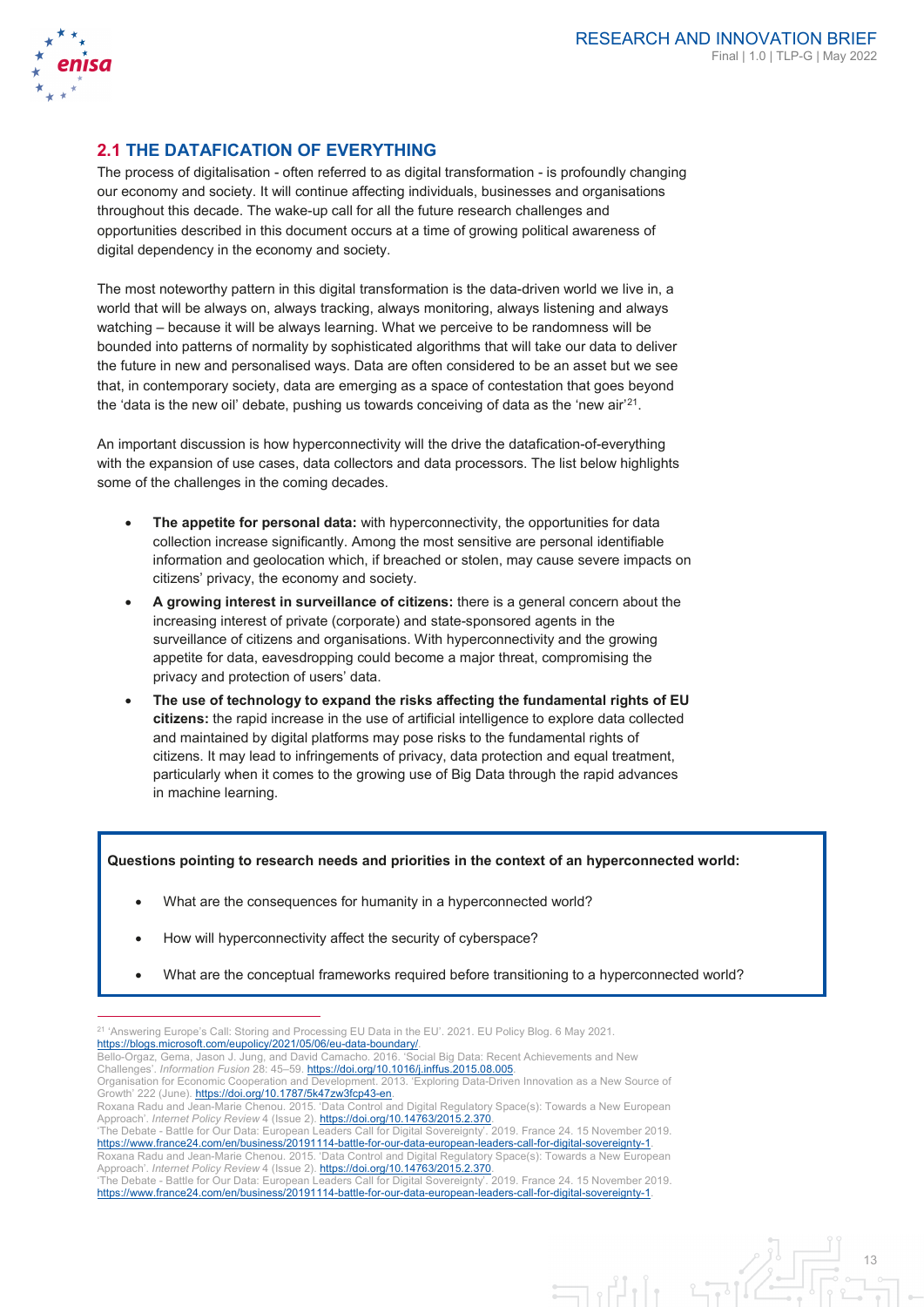

• What are the policies and technological possibilities to help in mitigating economic and social consequences with unquestionable implications for the security of cyberspace due to an unequal rollout of hyperconnected technologies?

#### **Possible research focus:**

- The redefinition of boundaries of human-computer interaction, and the concomitant cyber risks that are associated with this;
- Cybersecurity in the context of new generations of mobile communications and data collection or processing methods (evolution from 5G to 6G).

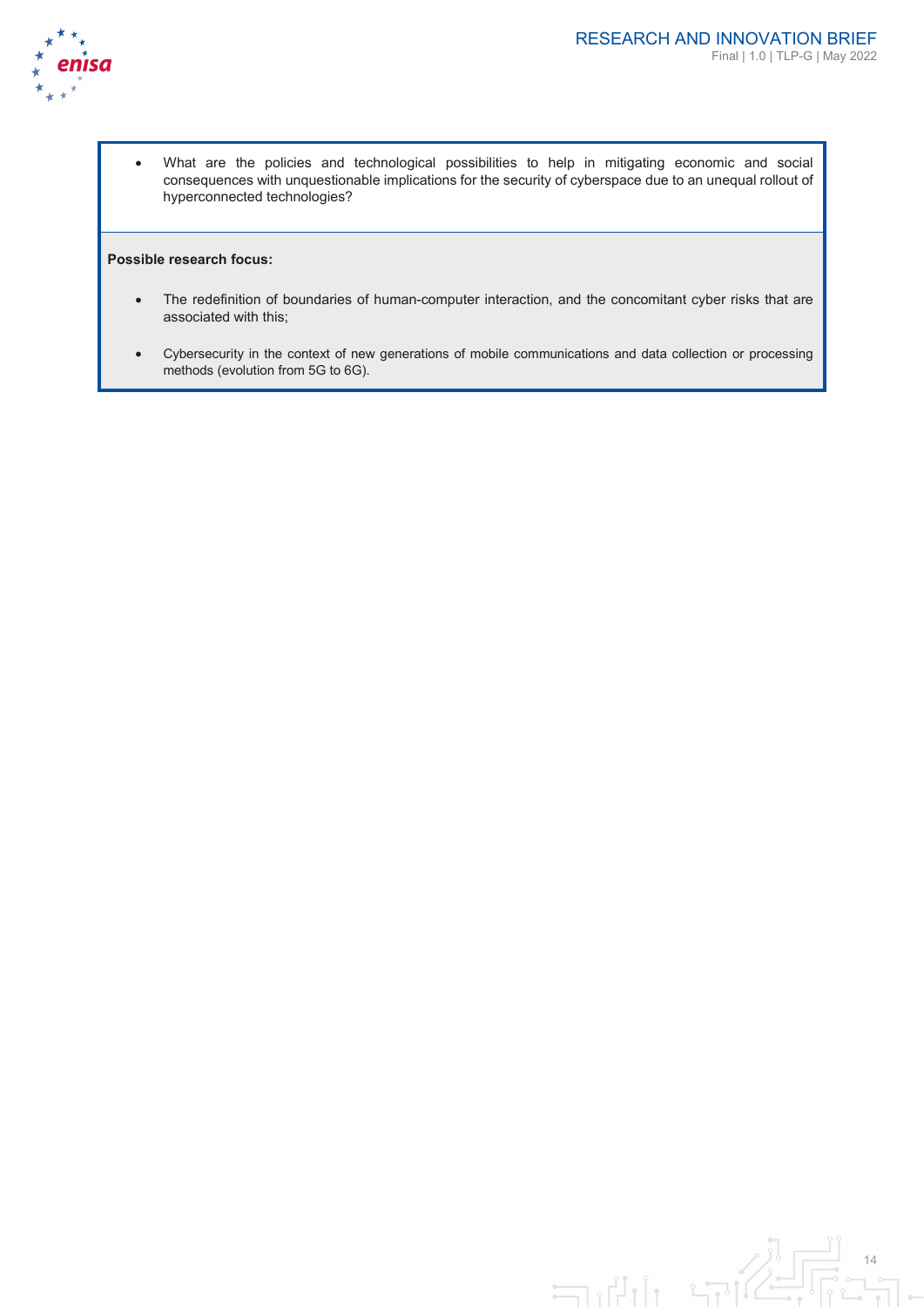

# 3. THE AGE OF INTELLIGENT **SYSTEMS**

Artificial intelligence (AI) is one of the most transformative forces of our time and key to the EU's ambitions and strategy for the digital decade. The importance and expansion of its influence is referenced in various parts of this document. AI will continue to transform the way businesses and organisations work, manage data and interact with users through a blend of advanced technologies, such as machine learning (ML), natural language processing (NLP) and cognitive computing. There are still areas where more research and development is needed to promote trustworthy and reliable AI that supports the rights of EU citizens and respects EU values.

In order to map the domain, defined by a complex and open-ended relation with cybersecurity, we made a clear distinction between 'AI used to harm' and 'AI used to protect'.

Potential offenders are highly innovative and may develop algorithms, solutions or procedures that eventually become new standards in the cybercrime arena. Moreover, even a 'secure and trustworthy' system may later be hijacked by a different actor with malicious intent.

Participants at the intersection of cybersecurity and AI often find themselves caught between the creation of knowledge and market initiatives, such as academic research being mingled with R&D in a more blurred way than usual, peer-reviewed literature coexisting with major players involved in AI and cybersecurity issues on their own terms, major advisory agencies and consultants (often former or active C-level executives), all contributing to the collective progress of this research field.

AI in cybersecurity applications can be classified in the following categories: AI-powered defence mechanisms, cyberthreats exploiting AI, attacks against AI-based security mechanisms (mechanisms using AI to promptly detect, identify and accommodate the consequences of cyberattacks) and defences for AI-based protection mechanisms (to secure and protect AIbased mechanisms from malicious attempts).

To lay the groundwork for this exploration, a case analysis has been conducted on two focus areas that are of particular importance as they demonstrate a strong interdependence between AI and cybersecurity issues.

## **3.1 AI TO IMPROVE CYBERSECURITY DEFENCES**

A first research focus should be on using AI to improve cybersecurity defences. In this regard, research should focus on common cybersecurity tasks, such as the prediction and prevention of attacks, detection of threats and intrusion, response, planning and other areas, and in what ways AI and ML tasks, techniques and methods can be applied to address them.

AI tools offer high performance at low cost and in real time. Areas of cybersecurity for which AI/ML offer promising solutions include applications that require the processing of large amounts of data. In particular AI/ML can automate threat detection (both known and emerging threats), using pattern recognition and anomaly detection methods. AI approaches can be used for spam, intrusion, and malware detection and classification. Support Vector Machine (SVM) is one of the most prominent algorithms for anomaly detection and pattern recognition (malware,

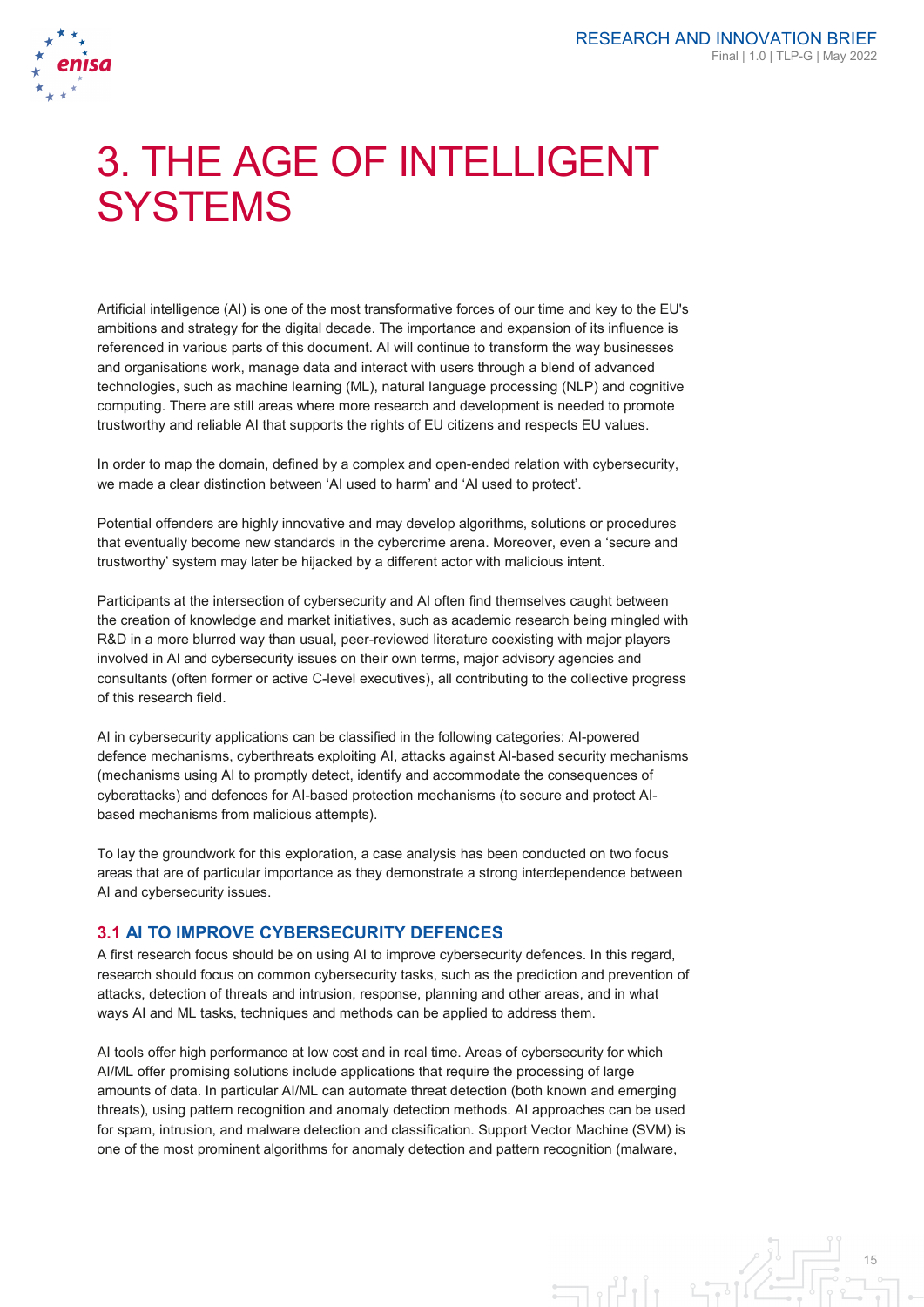

-

spam, and intrusion detection<sup>[22](#page-16-0)</sup>). Other algorithms have also been used for spam and intrusion detection<sup>[23](#page-16-1)</sup>. Ensemble methods, which combine multiple ML tools, have been used to detect malware<sup>[24](#page-16-2)</sup> and intrusions<sup>25</sup>.

**AI-based defences that use supervised and unsupervised approaches, as well as bioinspired algorithms[26](#page-16-4) and auto-encoders, may prevent attacks such as Distributed Denial of Service (DDoS), ransomware, zero-day attacks[27](#page-16-5).**

In addition, AI-based systems may also predict the most vulnerable points of attack, enabling operators to plan and allocate resources accordingly. In general, manual responses cannot keep up with the increasing number of automated threats, and this is exactly where AI-based solutions show great potential. However, the efficiency of such tools depends on the availability and quality of data. In most cases, not all the necessary information is available to feed the algorithms in advance, e.g. attack data within the proper context.

#### **3.2 AI TO ORCHESTRATE CYBERATTACKS**

A second research focus should be on protecting AI against its possible use to orchestrate cyberattacks, as well as against attacks on AI-based mechanisms and tools<sup>[28](#page-16-6)</sup>. Attackers exploit AI to increase the attack efficiency, discover vulnerable points of entry, identify previously unknown weak points, automate the attack mechanism and extend its impact. Examples of such attacks include malicious personalised tweets or Deep-Fakes<sup>[29](#page-16-7)</sup> using Generative Adversarial Networks $30$  (GAN). AI can also be used to improve the efficiency of malware by using, for example, reinforcement learning techniques.

Based on current assumptions, such as the availability of a vast amount of high-quality data and stationarity over time, R&I efforts should focus on small data, end-to-end solutions and on minimising the need for domain expertise. R&I should regularly assess the validity of the developed model(s), be able to incorporate non-stationarities (i.e. changes in the time variance of system states), carefully examine the available dataset to detect and eliminate existing biases and imbalances, as well as develop standardised datasets, to reliably reproduce and compare existing AI-based solutions.

<span id="page-16-4"></span><span id="page-16-3"></span>intrusion detection system. Applied Soft Computing, 38:360–372, January 2016. doi:10.1016/j.asoc.2015.10.011.. <sup>26</sup> Anas Arram, Hisham Mousa, and Anzida Zainal. Spam detection using hybrid artificial neural network and genetic algorithm. In 2013 13th International Conference on Intelligent Systems Design and Applications, pages 336–340, 2013. doi:10.1109/ISDA.2013.6920760; Hossein Gharaee and Hamid Hosseinvand. A new feature selection ids

based on genetic algorithm and svm. In 2016 8th International Symposium on Telecommunications (IST), pages 139–144, 2016, doi:10.1109/ISTEL.2016.7881798.

- https://en.wikipedia.org/wiki/Zero-day (computing), last accessed November 2021
- <span id="page-16-6"></span><span id="page-16-5"></span>28 ENISA AI threat landscape [\(https://www.enisa.europa.eu/publications/artificial-intelligence-cybersecurity-](https://www.enisa.europa.eu/publications/artificial-intelligence-cybersecurity-challenges/@@download/fullReport)
- <u>challenges/@@download/fullReport</u>) and ENISA study on Securing ML algorithms (forthcoming)<br><sup>29</sup> <u>https://pt.wikipedia.org/wiki/Deepfake</u>, last accessed November 2021.

<span id="page-16-8"></span><span id="page-16-7"></span><sup>30</sup> [https://towardsdatascience.com/understanding-generative-adversarial-networks-gans-cd6e4651a29?gi=329f3a60610f,](https://towardsdatascience.com/understanding-generative-adversarial-networks-gans-cd6e4651a29?gi=329f3a60610f)  last accessed November 2021.



<span id="page-16-0"></span><sup>22</sup> Baigaltugs Sanjaa and Erdenebat Chuluun. Malware detection using linear svm. In Ifost, volume 2, pages 136–138, 2013. doi:10.1109/IFOST.2013.6616872; Min Yang, Xingshu Chen, Yonggang Luo, and Hang Zhang. An android malware detection model based on DT-SVM. Security and Communication Networks, 2020:1–11, December 2020. doi:10.1155/2020/8841233; Kinan Ghanem, Francisco J. Aparicio-Navarro, Konstantinos G. Kyriakopoulos, Sangarapillai Lambotharan, and Jonathon A. Chambers. Support vector machine for network intrusion and cyberattack detection. In 2017 Sensor Signal Processing for Defence Conference (SSPD), pages 1–5, 2017. doi:10.1109/SSPD.2017.8233268. <sup>23</sup> *k*-means clustering and Hidden Markov Models (HMM) are useful for intrusion detection, while NB can be used for classification tasks in cybersecurity. See for instance Ye Du, Huiqiang Wang, and Yonggang Pang. HMMs for anomaly intrusion detection. In Computational and Information Science, pages 692–697. Springer Berlin Heidelberg, 2004. doi:10.1007/978-3-540-30497-5\_108.

<span id="page-16-2"></span><span id="page-16-1"></span><sup>&</sup>lt;sup>24</sup> Saniav Kumar, Ari Viinikainen, and Timo Hamalainen. Evaluation of ensemble machine learning methods in mobile threat detection. In 2017 12th International Conference for Internet Technology and Secured Transactions (ICITST), pages 261–268, 2017. doi:10.23919/ICITST.2017.8356396.<br><sup>25</sup> See for instance Abdulla Amin Aburomman and Mamun Bin Ibne Reaz. A novel SVM-kNN-PSO ensemble method for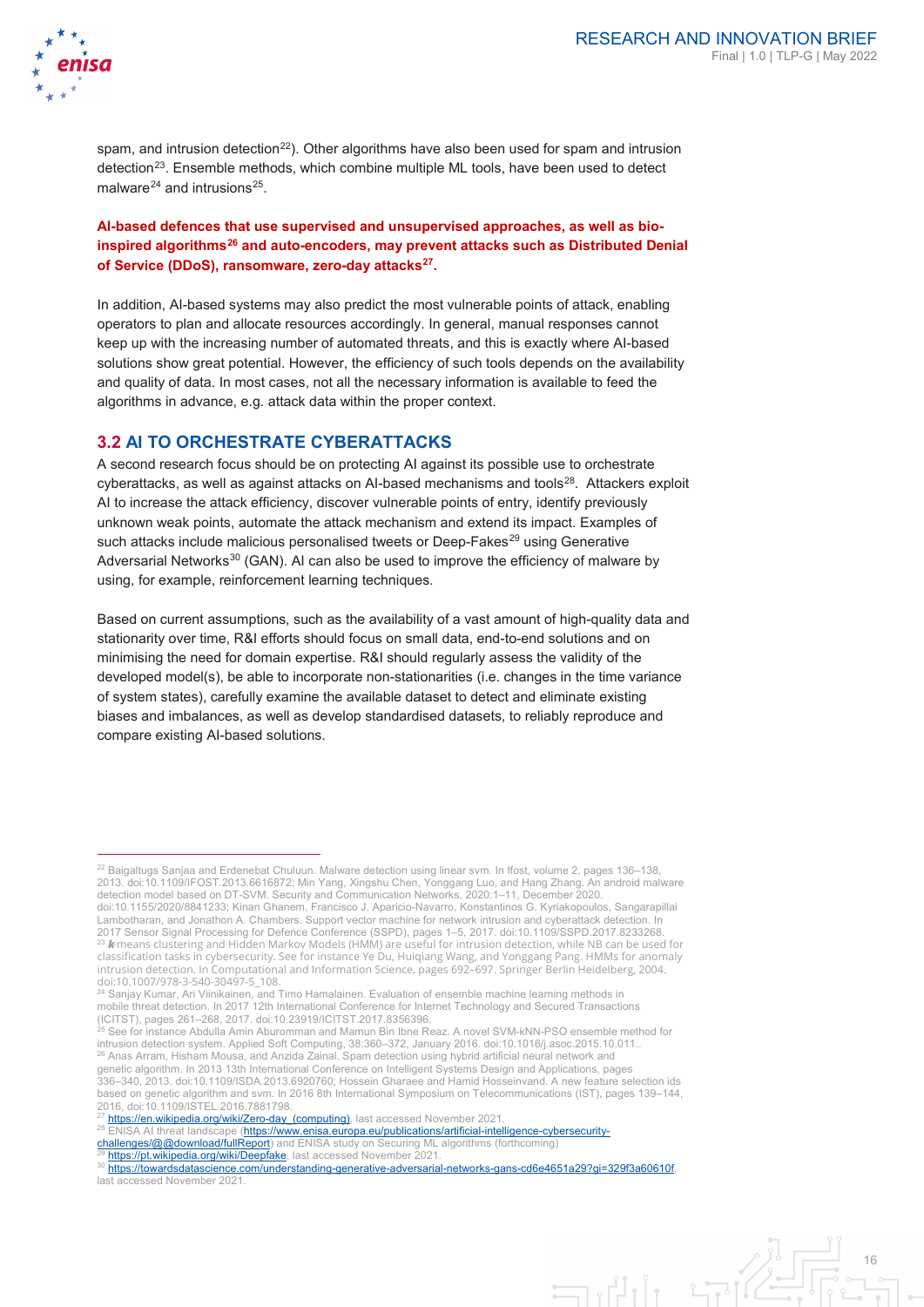

There are several datasets<sup>[31](#page-17-0)</sup> facilitating diverse application of AI technologies in the cybersecurity domain. These cover a wide spectrum of cybersecurity applications and represent real-world conditions to some extent.

AI tools and mechanisms are the attack points themselves, i.e. through their own vulnerabilities in open-source software libraries, data poisoning (attacks that poison training data), adversarial attacks based on GAN, as well as reverse-engineering of the trained model<sup>[32](#page-17-1)</sup>.

Finally, there are a number of AI-specific requirements that are particularly relevant when addressing cybersecurity applications. AI-based tools and methods should be verifiable, reliable, explainable, robust against adversarial attacks, auditable and unbiased. At the same time, to effectively address these requirements, AI should integrate multidisciplinary perspectives such as socio-technical, economic, regulatory, cultural and cognitive points of view.

Importantly, the work produced for this document identified existing gaps and provided directions for future research that will ensure intelligent and effective deployment of AI as a tool for increased cybersecurity.

#### **Questions pointing to research needs and priorities in the context of intelligent systems:**

- How to use AI to design intelligent defence solutions able to detect and identify attacks against systems, networks and programs?
- How to understand the use of AI in orchestrating cyberattacks?
- What about the validation value chain that is particular to science and scientists? How can the work of researchers be validated through different forms of publication, such as blogs, independent websites, relays of big companies' presentations, in other words, a huge debating grey literature, discussing a truly fastchanging reality?

#### **Possible research focus:**

-

- Development of a standardised performance evaluation framework;
- Design of approaches for the monitoring of large-scale and possibly interconnected systems;
- Exploration of biomimetic cybersecurity algorithms;
- Incorporation of the security-by-design concept (assess the security of the protection mechanisms against a standardised framework considering diverse malicious attempts);

 $\exists$ 

- Preservation of the privacy and confidentiality of the information flow;
- Inclusion of context awareness in ML in order to boost resiliency.

<span id="page-17-0"></span><sup>31</sup> a) KDD Cup 99 and DEFCON serving research on intrusion detection and modelling, b) CTU-13 covering real botnet traffic, c) Spambase and SMS Spam which are collections of SMSs and e-mails facilitating spam classification purposes, d) CICIDS2017 providing full-packet traffic data recorded at the Canadian Institute for Cybersecurity, e) CICAndMal2017 dataset which encompasses trustworthy and malware applications and f) the Android Validation dataset which captures accurately the relationships existing between various applications from a Cybersecurity point of view. 32 For a more detailed list of threats, see ENISA AI threat landscape available at

<span id="page-17-1"></span><https://www.enisa.europa.eu/publications/artificial-intelligence-cybersecurity-challenges/@@download/fullReport>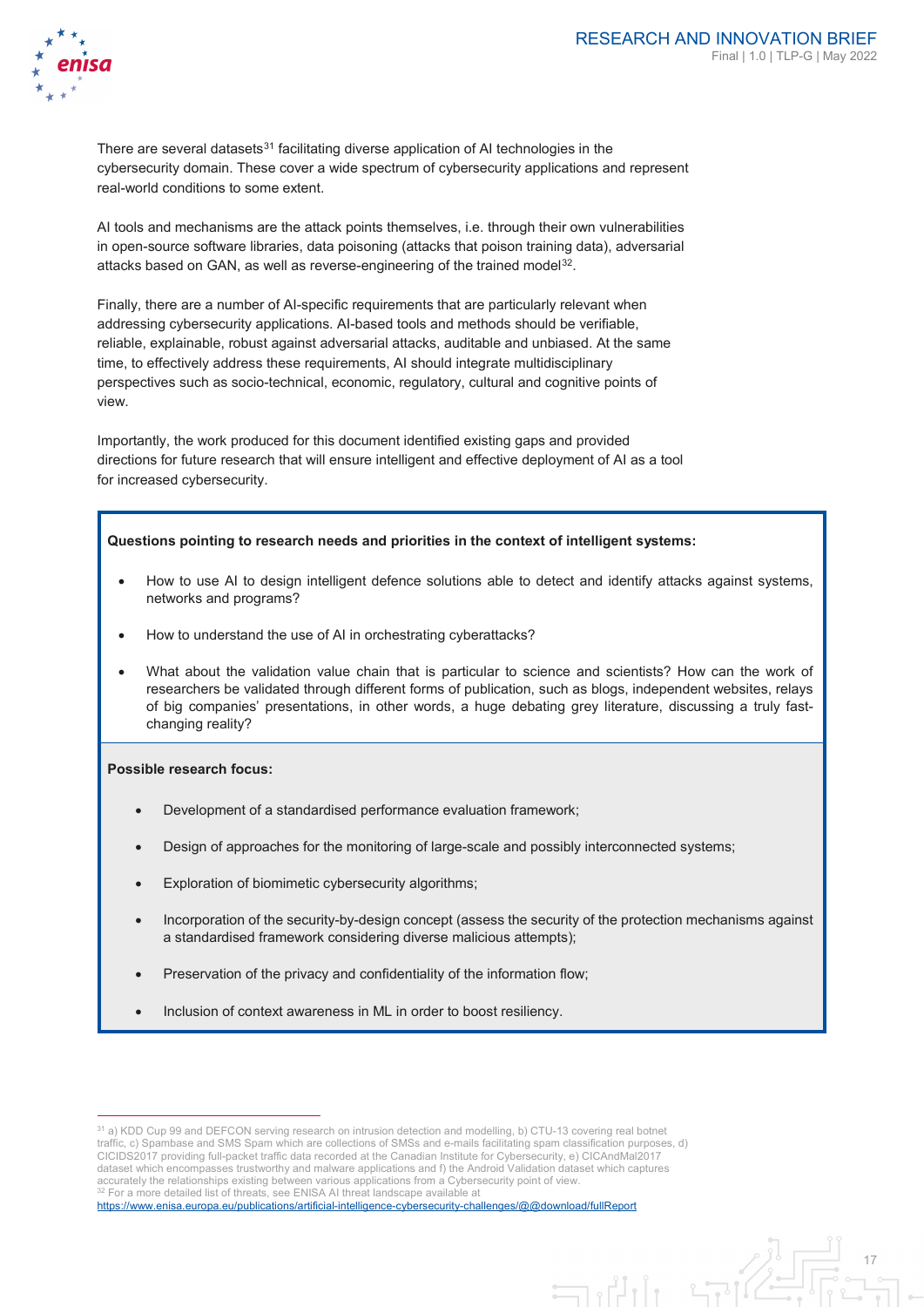

# 4. COMPUTATIONAL **SECURITY**

Computational security is a large and emerging area of research that is heavily influenced by our increasing reliance on communication technologies. The security of the processing systems that stitch together our increasingly hyperconnected world is dependent on processors and the way in which they process data.

Computational security encompasses issues of hardware security and cryptography. Hardware security for protecting data and applications even from attacks by privileged users, such as cloud providers or system administrators, is becoming increasingly important, as evidenced by famous security breaches, such as that of Verkada $33$  in March 2021. In this breach, access was given to over 150,000 security camera feeds in various public and private locations.

One of the most important debates in cryptography research is the extent to which it could be seriously affected by the potential of quantum information processing, since the security of most cryptographic primitives in use today relies on the hardness of computational problems that can be easily broken by adversaries who have access to a quantum computer. Some of the identified challenges include the following.

- **The design and standardisation of new public key systems:** in the Post Quantum era, all popular public key solutions will be broken and new systems must be designed based on problems that are conjectured to remain hard in the quantum computational model. These mathematical problems must be studied well and extensively evaluated against quantum algorithms.
- **The design and standardisation of new symmetric key systems:** while public-key schemes will be broken, it seems that symmetric key cryptography is significantly less affected. The impact of Grover's quantum algorithm can be compensated by just doubling the key size in order to achieve the desired level of security. However, it doesn't mean that it will be just another day in crypto paradise. Doubling the key size has a significant impact on the performance of the cryptographic module and in some cases using them will be prohibitive.

## **4.1 SUSTAINABLE CRYPTOGRAPHY**

The catastrophic impact that quantum computing is expected to have on cryptography and cybersecurity in general proves that the pursuit of security is a marathon race that requires constant effort and awareness.

#### **Research for new cryptographic primitives, algorithms and protocols must be a neverending task.**

Some of the identified challenges include:

-

• **Quantum Cryptography:** this is a significant paradigm-shift because security in the area of cryptographics is based on physics. More precisely, quantum cryptography covers a vast range of cryptographic algorithms that are based on theories of quantum mechanics. Quantum key distribution is the most well-known application of quantum

انی ہے

18

<span id="page-18-0"></span><sup>33</sup> https://www.bloomberg.com/news/articles/2021-03-09/hackers-expose-tesla-jails-in-breach-of-150-000-security-cams last accessed November 2021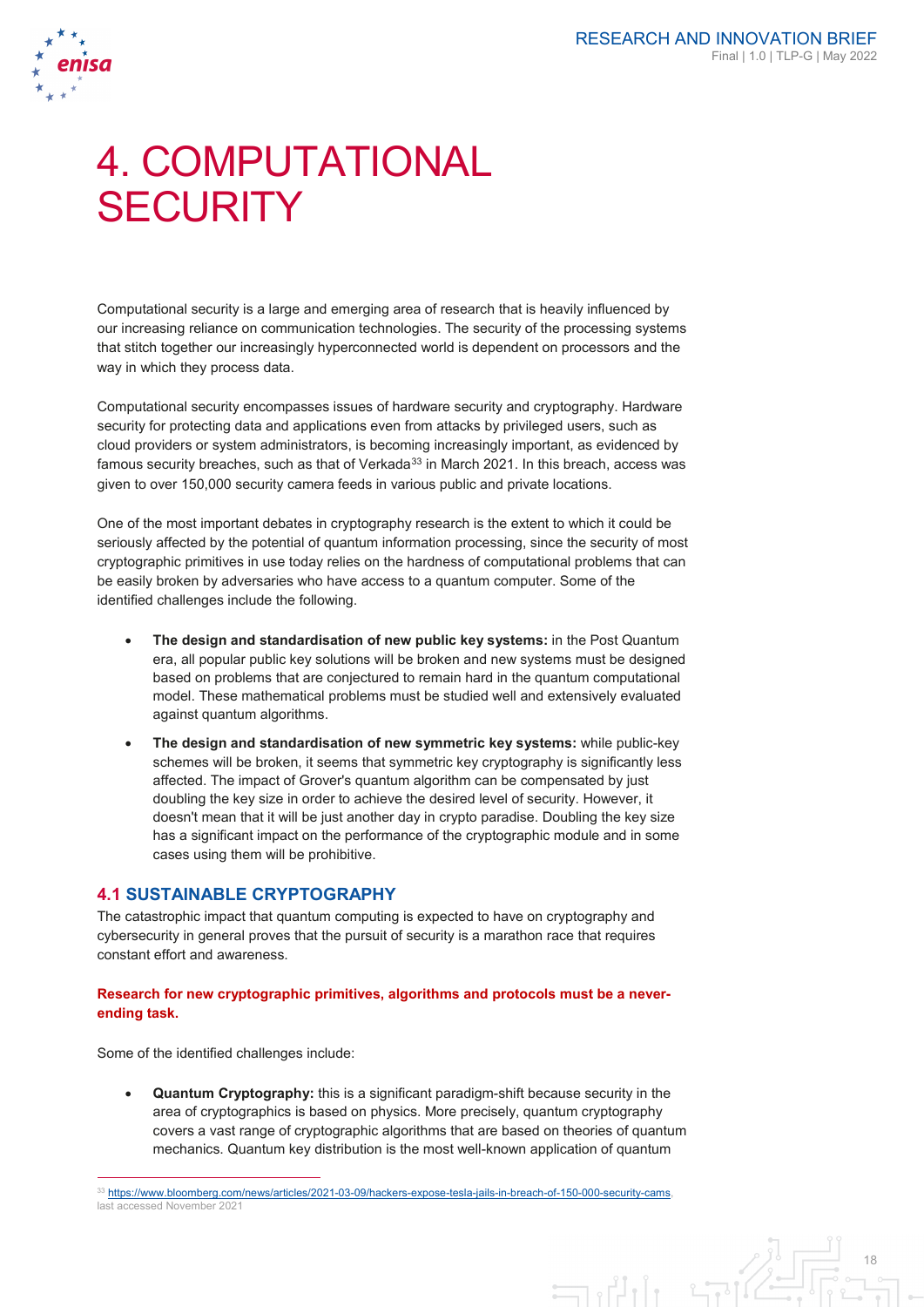

cryptography as it has reached production phase. However, it is still hard to scale and the security of the scheme, though unconditionally secure in theory, is subject to several assumptions in practice.

• **New mathematical problems:** since the introduction of the public key paradigm in the middle 1970s, several mathematical problems have been proposed to be used in public key schemes. However, the public key technologies have been dominated by two main hard mathematical problems, the factorisation of integers and variants (field, elliptic curve) of the discrete logarithm problem. The expected implementation of quantum computing has forced the cryptographic community to invest its research efforts in new problems or to revisit old ones that did not gain sufficient attention over the last four decades.

## **4.2 PRIVACY PRESERVING BLOCKCHAIN TECHNOLOGIES**

Blockchain technology offers the possibility of implementing a public digital ledger of transactions. The main security feature of this structure is that it allows append-only operations with cryptographic guarantee, i.e. the security of a cryptographic hash function protects the integrity of the structure. The technology has been widely adopted in many applications and offers users the ability to deal directly with each other without an intermediary.

Cryptocurrencies and finance in general are the sectors that have recognised the importance of such a technology and the areas in which the technology has proven its power. However, several improvements are in order and user's privacy has been identified as one of the most important among them. While the main goal of blockchain-based cryptocurrencies is transparency, in many situations individuals or companies want to protect the privacy of the information surrounding a transaction. After all, finances and transactions are generally held to be private information. Some of the challenges identified include the following.

- **Verifiable computation:** the scope of verifiable computation (VC) is to verify the output of an outsourced operation. The client wants to outsource the computation of some function to an untrusted machine and be assured that the computed outputs are correct. The client aims for efficiency and integrity. One of the main application areas is cloud computing, as cloud data processing results may be incorrect and cannot always be trusted.
- **Standardisation of ZKP schemes:** every year several new schemes appear improving previous works or introducing new properties. The ZKP schemes come into various flavours and each one is tailored to a specific use case. For the moment, it does not seem that there is one scheme to rule them all. It is clear from the plethora and variety of schemes that a clarification of the field is required. Guidelines are needed to facilitate the selection of the optimal ZKP scheme for each use case<sup>34</sup>.

## **4.3 ENHANCED PRIVACY - USER CONTROLLED ENCRYPTION**

There is an ongoing debate regarding encryption and its effect on the ability of law enforcement to access data. While there is no silver bullet that can solve the problem, the discussion regarding encryption policy or, even better, user-controlled encryption remains alive. EU Member States are asked to find a balance between 'security through encryption and despite encryption'. Legally, EU-wide legislation on strong encryption is identified as a possible measure to ensure the security of human rights. Some of the challenges identified are shown below.

• **Privacy preserving market:** EU Member States must find a balance between privacy and the prevention of criminal activity. They are invited to protect both privacy and the

<span id="page-19-0"></span><sup>&</sup>lt;sup>34</sup> In 2018, actors from the industry and academia jointly formed the ZKProof standardisation effort. The main goal is to 'standardise the use of cryptographic zero-knowledge proofs'. To this day, it is still an on-going effort.

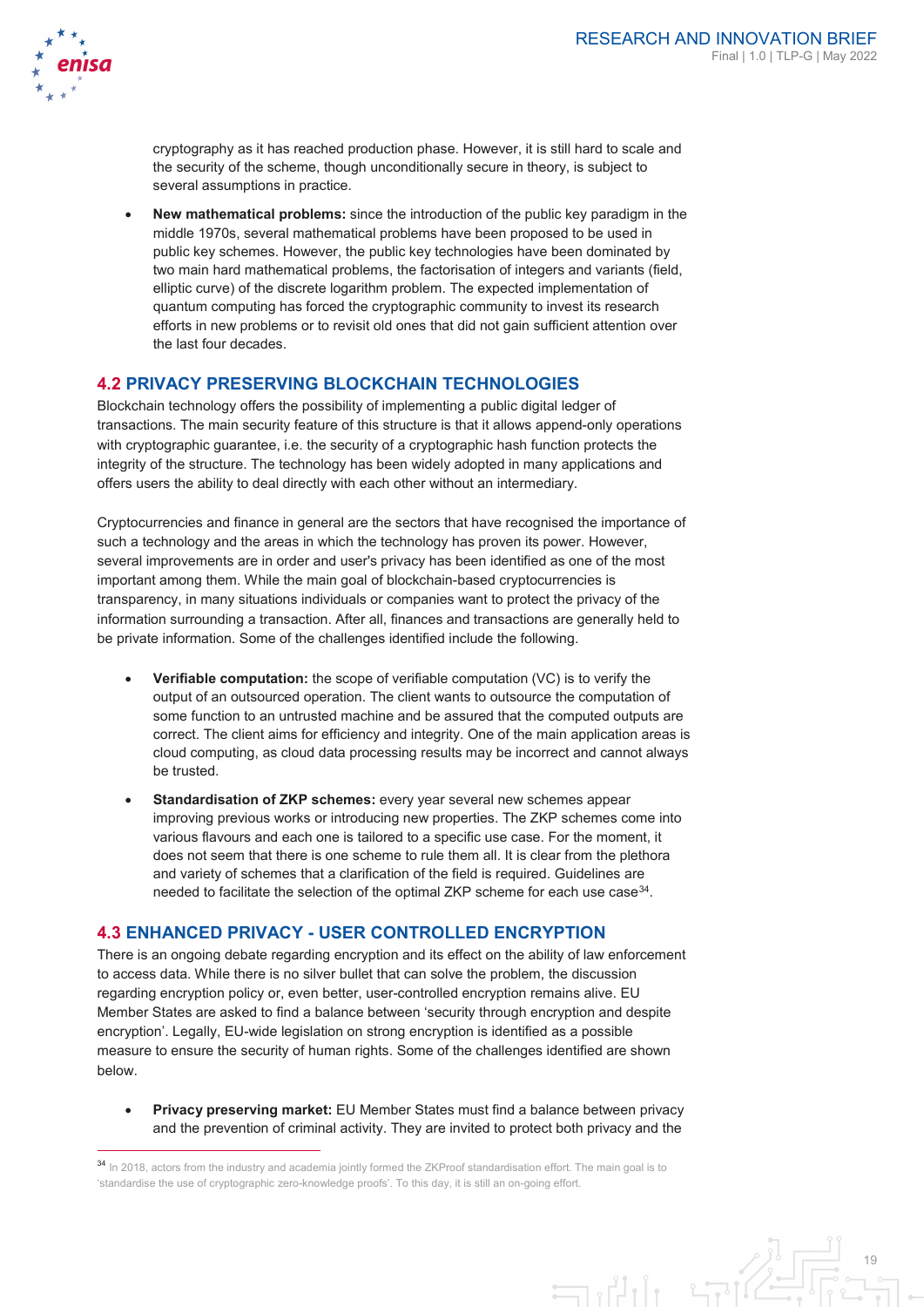legal rights of EU citizens and EU market clients. The challenge is both technical and regulative in nature. From the technical point of view, several issues must be resolved, i.e. key management and data access control.

# **4.4 HARDWARE-ASSISTED SECURITY**

Even the most secure algorithm is vulnerable if the computing environment where it is executed is not adequately protected. Effective protection mechanisms must be provided throughout the data cycle, i.e. data must be handled securely at all times and in all locations. This results in stringent requirements for confidentiality and integrity, not only when data is 'in transfer' (e.g. when it is exchanged over a network connection) or 'at rest' (e.g. when it is stored on a disk) but also when it is 'in use' (e.g. it is loaded in RAM or in the CPU for executing a computation).

#### **While protection of data in transfer and at rest is relatively easy to achieve, protection of data in use is still - to a large extent - an open issue.**

Hardware-assisted security does not mean hardware security. The term hardware security refers to the protection of physical systems from harm, not to the protection of software which runs on the hardware of a computer system. In hardware-assisted security instead, features of the hardware are used to support software security, typically by means of Trusted Computing (TC) features. A key concept of TC is the chain of trust. A chain of trust is established by validating each component of hardware and software from the end entity up to the root of trust. Some generally agreed upon features of TC include trusted boot, sealed storage, curtained memory, attestation, integrity measurement and secure I/O.

Trusted Execution Environment technologies (TEE) provide an application-layer designed for security aware developers, who partition their application into security critical parts (which are executed in processor-hardened enclaves and/or protected memory areas) and non-critical parts (which are executed normally). TEE has received great attention from developers, software vendors and original equipment manufacturers (OEM) and software ecosystem partners. What makes TEE attractive is its capability to provide protection for the integrity and confidentiality of data-in-use, even against super-privileged software and users. Notably, not only is this effective against malware but it also removes the need for trusting third parties, such as the system administrator or the cloud provider.

# **4.5 PRIVACY PRESERVING AI**

AI inference systems are expected to become an integral part of the vast majority of modern systems deployed and operating in the cloud, on the core network and on devices. Both the training and prediction phases of AI models pose new risks to client privacy. Many AI models are optimised by embedding their clients' preferences into the training data, while even the raw training data may contain private information (gender, location, religion, political views). In the inference phase, the client's inputs are used unprotected, while in several cases even the AI model and its coefficients (e.g. weights and biases, architecture) require IP protection. It is no surprise that the protection of privacy has been identified by the industry as one of the key factors for the wide adoption of ML inference technology<sup>35</sup>. The list below identifies the main areas in the research of privacy in AI.

- 1. **Practical fully homomorphic encryption:** homomorphic encryption (HE) is a form of encryption that permits users to perform computations on encrypted data without first decrypting it. The problem has been studied for the last four decades and an FHE solution was first proposed in 2009. Since then, more and more promising schemes have been proposed.
- 2. **Multi-party computation:** in secure multi-party computation (MPC) cryptography, multiple participants can correctly execute a computation together without revealing their respective

-

20  $\exists$ 

<span id="page-20-0"></span><sup>&</sup>lt;sup>35</sup> [https://arxiv.org/abs/2008.04449,](https://arxiv.org/abs/2008.04449) last accessed November 2021.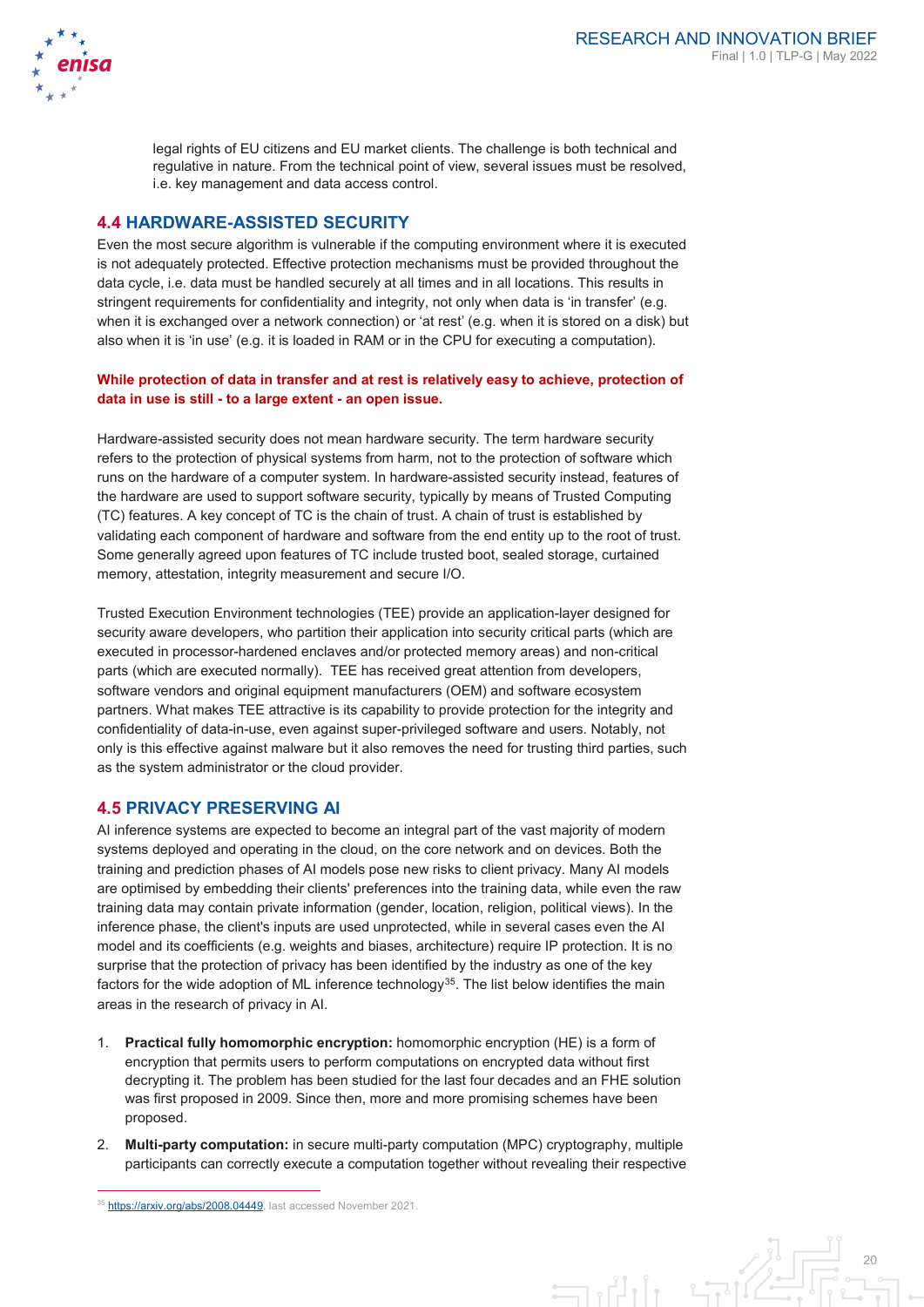

inputs. The field was introduced in the early 1980s, and since then a lot of theoretical work has been done.

- 3. **Standardisation:** an open consortium of industry, government and academia to standardise homomorphic encryption exists $36$ . The standardisation effort aims to facilitate the adaption of the HE technology and to present the security properties of the standardised scheme(s) in a clear and understandable form. All the schemes that have been proposed for standardisation so far belong in the second category. Besides the fact that the field of MPC protocols is more mature than HE, the standardisation effort is very limited.
- 4. **Hardware implementation:** in the last decade, the performance of HE schemes has impressively improved up to five orders of magnitude thanks to advances in the theory and to more efficient implementations. Despite the impressive improvements that took place during the last decade, both MPC protocols and HE schemes impose significant computational overhead that cannot be ignored. Hardware implementation of the complicated operations and large operands seems to be the solution for efficient MPC and HE modules.
- 5. **Compilers:** realising HE or MPC based computations is complex for the non-expert, there has been huge progress in the last decade and several compilers have been introduced that produce efficient protocols. In order to facilitate the work of developers, HE compilers have been proposed to offer high-level abstraction.

#### **Possible research focus:**

- Quantum resilient or safe and efficient public key schemes;
- Efficient implementations of symmetric key schemes that possess a higher level of security;
- Standards for new quantum resilient/safe algorithms and protocols;
- Planning and preparation for the transition to the Post Quantum era of cryptographic systems;
- Hardware assisted security, more specifically on CPU technology, transparent application support and the combined use of Trusted Execution Environment technologies and Homomorphic Encryption (HE);
- Compilers that produce efficient and secure multi-party computation (MPC) and HE protected code;
- Standardisation of HE schemes and MPC protocols;
- Hardware acceleration of MPC protocols and HE schemes;
- New assumptions and impossibility results that derive from mathematics, physics or hardware limitations, as a basis for future cryptography;

 $\Box$ 

• Secure implementations of cryptographic systems that resist side channel attacks.

-

<span id="page-21-0"></span><sup>&</sup>lt;sup>36</sup> [www.homomorphicencryption.org,](http://www.homomorphicencryption.org/) accessed November 2021.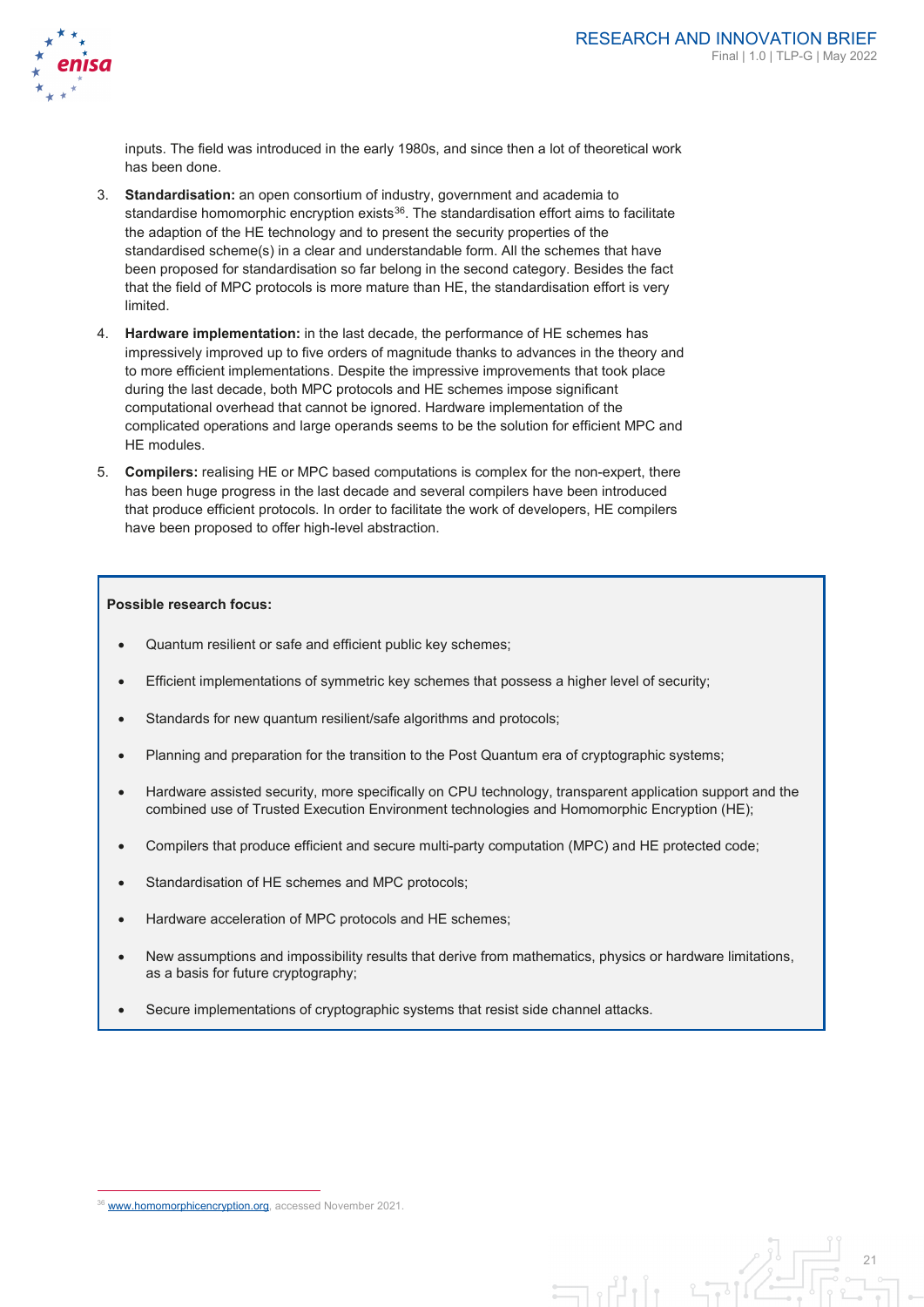

# 5. CYBERSECURITY IN LIFE **SCIENCES** (BIOTECHNOLOGY)

Governments and security experts have identified the life sciences sector as particularly vulnerable to cybercrime. The importance of reviewing cybersecurity related issues in life sciences, and in biotechnology in particular, is no different from many other critical infrastructures (e.g. the chemical industry, nuclear physics, etc.). However, the lack of awareness and of specific cybersecurity controls to address the risks and the long term implications that may have implications for life itself lends a sense of urgency to the need to review this topic from a research perspective.

When it comes to cybersecurity, innovation is quickly becoming a double-edged sword for life sciences customers. Recently, a cybersecurity researcher uncovered<sup>[37](#page-22-0)</sup> the threat posed by two Advance Persistent Threat (APT) groups that gained access to a leading pharmaceutical company's environment for up to three years before being discovered. They stole IP and business data from the victim, information on bio culture products, cost reports and other details related to the company's overseas operations. There is nothing more important to a pharmaceutical company than the formula for one of its new drugs.

## **5.1 THE URGENCY OF CYBERBIOSECURITY**

Most broadly, cyberbiosecurity aims to identify and mitigate security risks fostered by the digitisation of biology and the automation of biotechnology. What exactly is meant by this needs to be explained further. Cyberbiosecurity was first defined<sup>[38](#page-22-1)</sup> as understanding the vulnerabilities to unwanted surveillance, intrusions, and malicious and harmful activities which can occur within or at the interfaces of commingled life and medical sciences, cyber-physical dimension, supply chain and infrastructure systems, and developing and instituting measures to prevent, protect against, mitigate, investigate and attribute such threats as they pertain to security, competitiveness and resilience. We have reached new milestones in our understanding of how biological systems work and have also found ways to manipulate these systems to our advantage or needs in meaningful ways. Biotech tools such as gene editing can intentionally introduce heritable genetic traits into wild populations, offering a new way to escape certain vector-borne diseases.

Several areas in Biotech are of particular concern for cyberbiosecurity. Gene editing tools such as CRISPR-CAS9[39](#page-22-2) (Clustered Regularly Interspaced Short Palindromic Repeats associated protein-9 nuclease) for example, are used worldwide for rapid and precise gene editing. Researchers like to use computers to analyse Deoxyribonucleic acid (DNA)<sup>[40](#page-22-3)</sup>, operate lab machines and store genetic information. In healthcare, the digitisation of biology and metabolic engineering is accelerating the development of new vaccines, drugs and painkillers. Agriculture is becoming smarter and digital, with farmers relying on data-driven decisions gained from

[https://www.nature.com/articles/nprot.2013.143,](https://www.nature.com/articles/nprot.2013.143) last accessed November 2021.

-



[https://www.darkreading.com/threat-intelligence/state-sponsored-cyberattacks-target-medical-research,](https://www.darkreading.com/threat-intelligence/state-sponsored-cyberattacks-target-medical-research) last accessed November 2021.

<span id="page-22-2"></span><span id="page-22-1"></span><span id="page-22-0"></span><sup>38</sup> Randall S Murch, William K So, Wallace G Buchholz, Sanjay Raman, and Jean Peccoud. Cyberbiosecurity: An emerging new discipline to help safeguard the bioeconomy. Frontiers in bioengineering and biotechnology, 6:39, 2018.

<span id="page-22-3"></span><sup>40</sup> [https://en.wikipedia.org/wiki/DNA,](https://en.wikipedia.org/wiki/DNA) last accessed November 2021.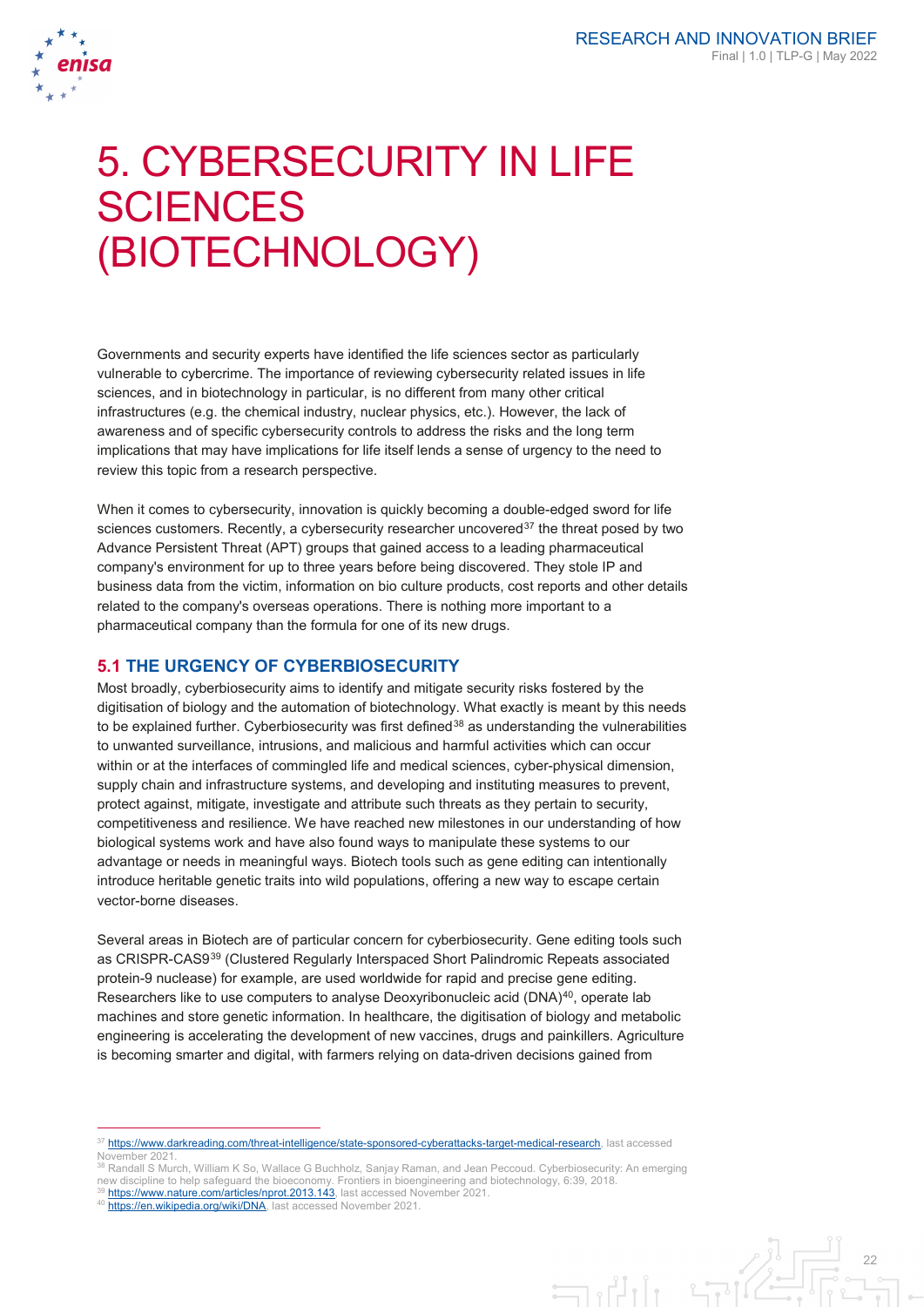

sensors implanted in the soil, satellites controlling tractor movements and other new practices. But these new possibilities also bring a whole new category of vulnerabilities and risks.

In the last five years, the technological barriers to acquiring and using biological weapons have been significantly lowered. The security implications of biotechnological advances extend beyond bioweapons. For example, developments in metabolic pathway engineering also offer ways to produce illicit drugs such as heroin. Scientists have already figured out how to make the active ingredients in other narcotics, such as cannabis and precursors to Lysergic acid diethylamide (LSD). What if a terrorist group or despotic regime tries to spread modified organisms aimed at attacking troops, scaring civilians, or throwing food production into disarray?

Recently, researchers outlined in a study $41$  the risks of using gene sequencing technologies to corrupt databases by altering sequences or annotations. In this article, computer scientists designed a DNA sample that, when sequenced, resulted in a file that allowed the hacker to remotely control the sequencing computer and make changes to DNA sequences. These changes could delay a research program, resulting in capital and labour losses, or could be used in a terrorist act to produce toxins or infectious agents in an uncontrolled manner. To mitigate these risks, the culture of the life sciences community must change from blind trust to a highly aware and educated community. This also requires intricate relationships between the computational and experimental dimensions of product development workflows.

The multiplicity of pathogens and toxins with their potential to be used as bioweapons (BW) agents<sup>[42](#page-23-1)</sup> could be due to several factors. These include infectivity (the number of organisms required to cause disease), virulence (the severity of the disease caused), transmissibility (the ease of spread from person to person) and incubation time (the time from exposure to a biological agent to a disease outbreak). All these attributes are manageable by modern biotechnology, and information about such experimental series is key to any covert attack that uses them as bioweapons.

Similarly, in cyberspace, there are a variety of malicious codes. These include viruses (programs that replicate in target machines); worms (self-sustaining programs); and carriers such as a Trojan horse that perform a legitimate function combined with malicious activity. Additionally, botnets or networks of computers infected with malicious code can be coordinated to perform distributed denial-of-service attacks.

For biological weapons, means of delivery range from advanced aerial spraying to contamination of food or water, while malicious code can be transmitted in cyberspace through user portals, email, web browsers, chat clients, web-enabled applications, and updates. The cyberthreat has expanded dramatically in recent years through a series of damaging incidents.

Bioinformatics software is still not hardened against cyberattacks. There is a need to promote the widespread adoption of standard software best practices for security, such as input sanitisation, use of memory-safe languages or bounds checking on buffers and regular security audits. Patching remains a challenge because analytics software often resides in individually managed repositories and is not regularly updated.

 $\exists$ 

<span id="page-23-1"></span><span id="page-23-0"></span> <sup>41</sup> Randall S Murch, William K So, Wallace G Buchholz, Sanjay Raman, and Jean Peccoud. Cyberbiosecurity: An emerging new discipline to help safeguard the bioeconomy. Frontiers in bioengineering and biotechnology, 6:39, 2018. <sup>42</sup> Biological weapons are microorganisms like virus, bacteria, fungi or other toxins that are produced and released deliberately to cause disease and death in humans, animals or plants, WHO (https://www.who.int/health-topics/biologicalweapons#tab=tab\_1).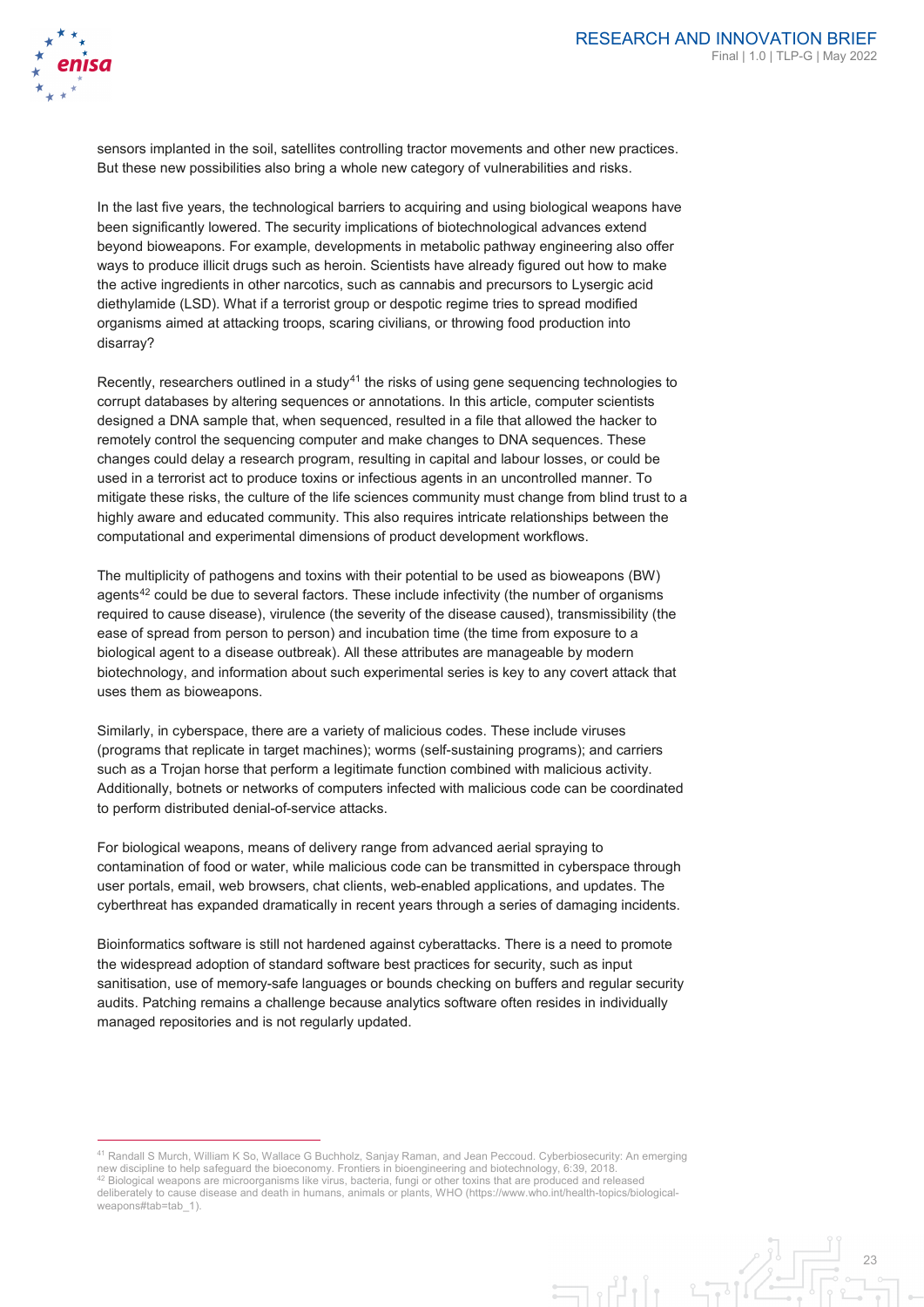

# **5.2 A MAPPING OF KNOWN CYBERBIOSECURITY CHALLENGES AND EXISTING GAPS**

Exploitable technology and a range of (still under-assessed) attack vectors include (a) databases (including genomic, list of dangerous genes or organisms), design-build-test libraries and rules, simulations, test data, sample records, (b) individual personal computers, lab equipment and processes, mission-critical devices and hardware (e.g. assemblers, synthesisers, sensors), (c) mission-critical software (e.g. workflow controls, process controls), (d) local and remote networks, and (e) raw materials, supplies and actual biomatter<sup>[43](#page-24-0)</sup>.

Notably, many of the devices used throughout the biotech sector are portable, and most are connected to the internet. Challenges arise not only at the level of application but even during research as well as at the design, build and test level.

Thanks to the inherent vast variation in nature, biological processes are difficult to grasp. Computerised or automated results (e.g. molecular diagnostic tests) are next to impossible to verify with the naked eye. Yet more traditional tests and processes throughout the life-science fields have been replaced by computer technology. Practical skill and hands-on experience are no longer the focus. Furthermore, more credence is often given to a computerised output (e.g. in diagnostics) than to clinical observations. While biological or medical decision making was traditionally based on consensus and expert opinion, computer simulations or automated processes could easily be distorted and manufactured without anyone being able to tell the difference. Examples of known attacks show how easy it is to compromise sensors and protocols and to, for example, achieve misdiagnosis of skin cancer, referable diabetic retinopathy and pneumonia by automated processes.

## **5.3 A LARGELY UNRECOGNISED BIOTECH THREAT LANDSCAPE**

The most studied cyberbiosecurity danger probably involves pathogenic databases. Several studies have shown extensive cybersecurity vulnerabilities which are exacerbated by the human interface (errors and social engineering attacks). The danger is not only that bad actors could 'create' dangerous microorganisms from unsecured digital information. Just as concerning is the fact that erroneous or manipulated data can compromise international research activities and public health responses during outbreaks of disease (e.g. when trying to understand, model and detect new pathogens).

More generally, cyberbiosecurity vulnerabilities can lead to disruption of CIA<sup>[44](#page-24-1)</sup> at all levels (including biosynthetic pathways and processes, software, hardware, mission-critical devises etc.) and scales (from biological processes at the molecular level to genetically-modified plants, microbes or animals). Notably, as biotech is only able to work with small biological snippets (e.g. 'marker genes' or 'DNA signatures', which are believed to represent the whole organism), establishing genuine 'integrity' of biological entities or processes (e.g. genuine GMOs<sup>[45](#page-24-2)</sup> versus illicit or manipulated ones) is in many cases technically impossible.

Impairment of the confidentiality of biologic data can, for example, leak pathogenic data. Illicit access to, for example, synthetic processes or critical biomatter can result in the hazardous distribution of biological agents with a potential global impact.

Making only manipulated devices or processes available can lead to erroneous medical treatment or misdetection attacks - whereby the device or service could appear to be functioning while it actually provides false results. For example, with modern sequencing technologies, this could lead to false diagnostics. Such attacks could even have a global impact when no other molecular tests are available, as is often the case with novel pathogens. On the

-

24  $\exists$ 

<span id="page-24-0"></span><sup>43</sup> [https://en.wiktionary.org/wiki/biomatter,](https://en.wiktionary.org/wiki/biomatter) last accessed November 2021.

<span id="page-24-1"></span><sup>&</sup>lt;sup>44</sup> CIA - Confidentiality, Integrity and Availability.

<span id="page-24-2"></span><sup>45</sup> Genetically Modified Organism.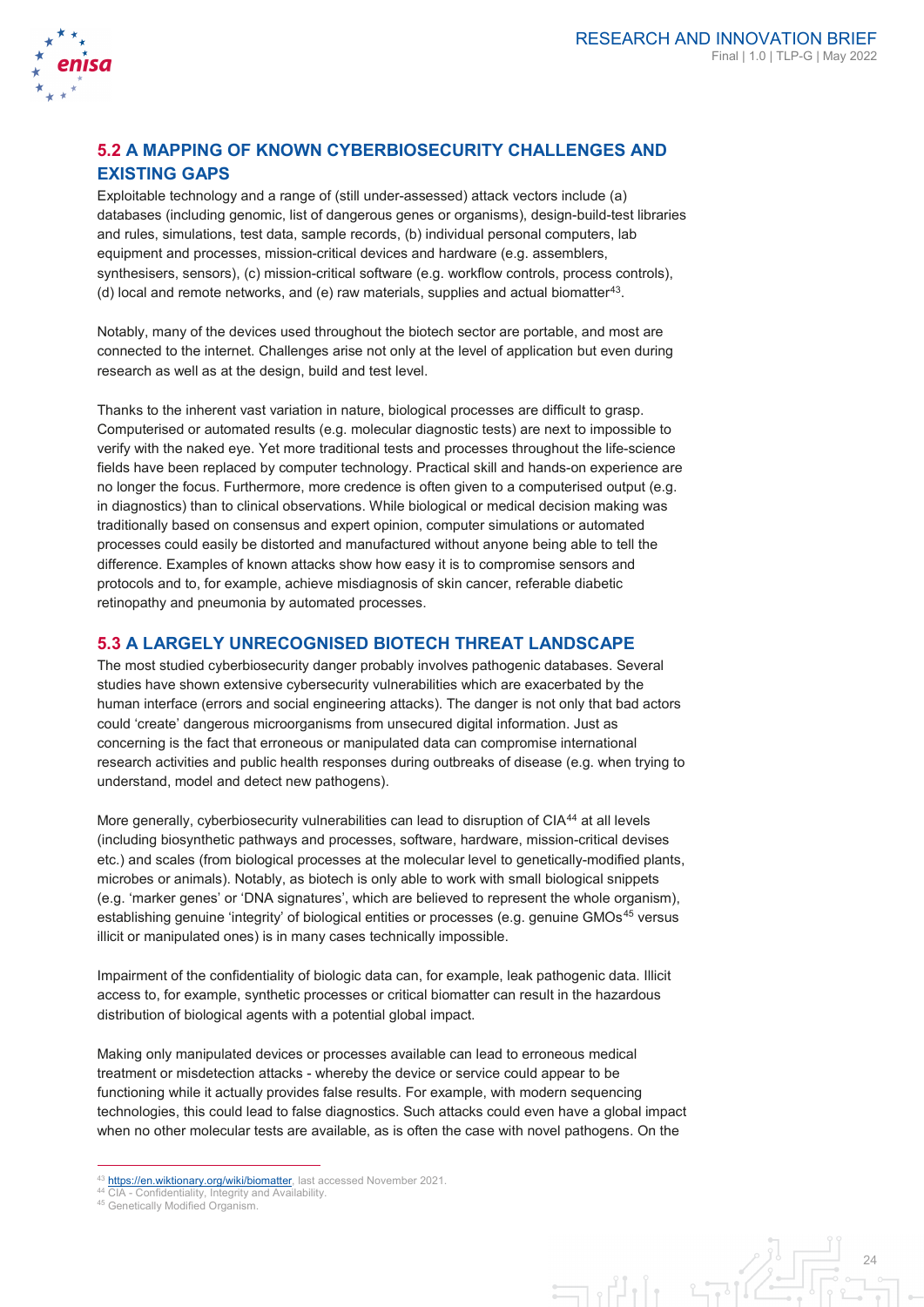

other hand, lack of availability (including supply chain attacks) can result in shortages of drugs, medical supplies, food, knowledge and others.

#### **Questions pointing to research needs and priorities in the context of cyberbiosecurity:**

- What is the level of exploitability of biotechnology R&D?
- Which attack vectors could compromise biotechnology R&D?
- What are the most critical digital assets used in biotechnology?

#### **Possible research focus:**

- The evolving risks and the threat landscape in biotechnology R&D;
- Risk management framework in the field of public health microbiology (e.g. modern DNA sequencing);
- Categories of cyberbiosecurity vulnerabilities (i.e. distinguishing the more traditional ones from those that are outside existing methodologies);
- Identification of the processes and routines throughout the life science fields that require interfaces and reliance on automation.

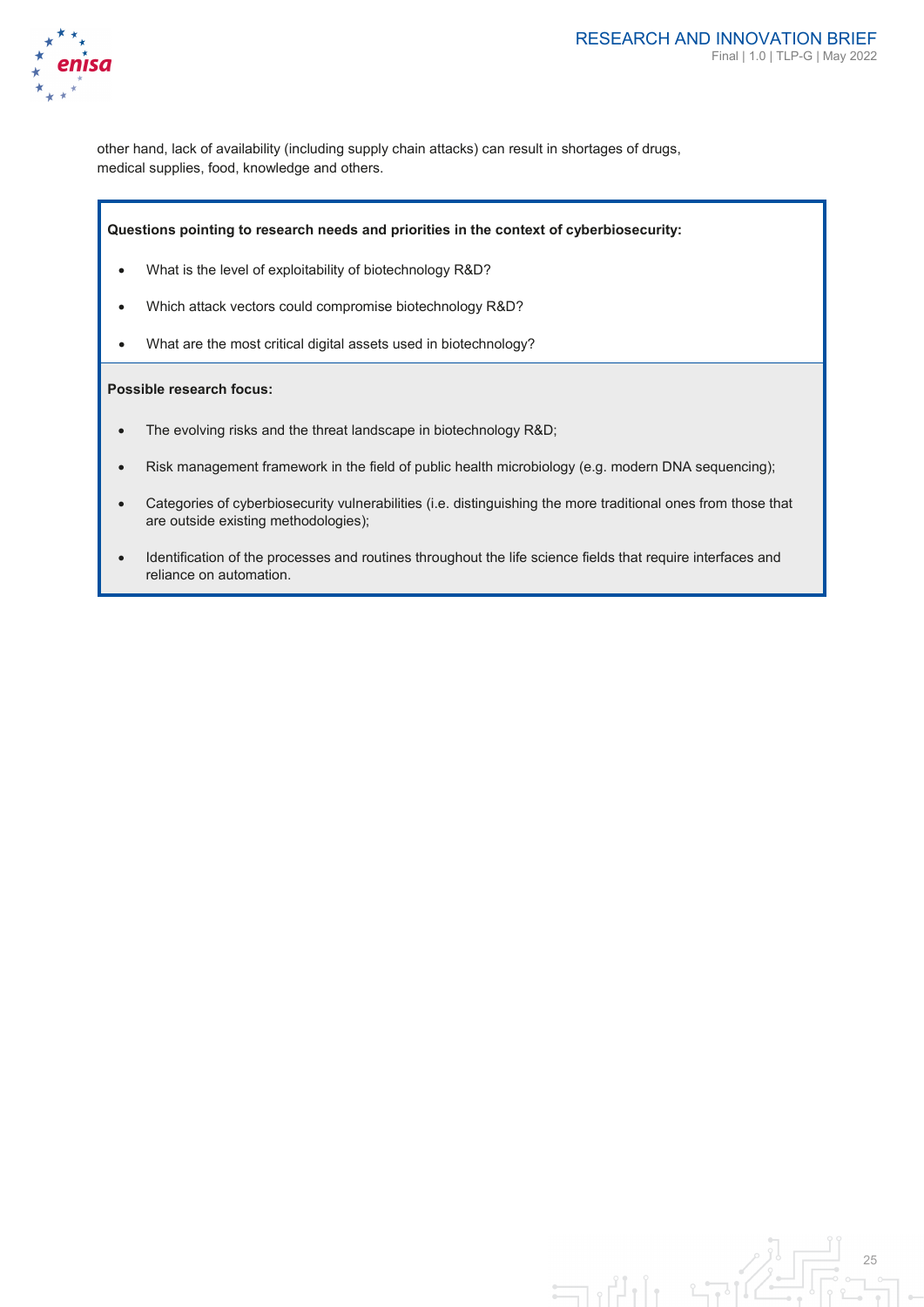

# 6. INTERDISCIPLINARITY IN THE RESEARCH OF CORE **FIFI DS**

Many common research challenges as well as gaps emerge across all four themes outlined in this paper (intelligent systems, cyberbiosecurity, computational security and hyperconnected world).

Key issues focus on the interdisciplinarity of researchers in core areas, and the incorporation (or reinforcement) of basic cybersecurity principles such as privacy, confidentiality and trustworthiness. Trust is also a theme that runs through all the major research themes.

Skills, education and awareness in all areas are mentioned in each of the research themes. New and emerging technologies provide opportunities not only for innovation (societal and market) but also for abuse. Education and awareness of the potential misuse of these technological developments must also focus on providing developers and users with the most appropriate skills.

Many stakeholders are involved in all four research themes, which are identified as crucial areas that will have an impact on the resilience of our societies. These research themes should not be interpreted as silos for independent research. Given the nature of the research challenges, collaboration between the various stakeholders is required, and this needs to be addressed at a fundamental level in understanding the interactions between technical, political, societal and economic approaches in these areas. One way is to ensure that this is done with multidisciplinary teams representing different stakeholders. All these research themes involve stakeholders at different stages of theory building, conceptualisation, development and production and should therefore all be integrated into research and innovation activities.

## **6.1 CONVERGENCE OF AI WITH OTHER EMERGING TRENDS**

As the digital ecosystem continues to expand with the Internet-of-Things (IoT) and other devices connecting individuals, organisations and value chains via mobile phones, central systems, data centres and also airborne devices, AI can be seen as both a key driver and the underlying technology in several areas (without claiming to be exhaustive) such as, among others, next generation mobile telecommunications, computer security and biotechnology (e.g. cyber biosecurity and synthetic biology).

The development of 6G is expected to reach technological maturity and standardisation over the next decade, impacting how people interact with the digital world beyond 2030. 6G will go beyond mobile internet to support ubiquitous AI services from the core to the network terminals. In fact, 6G can be expected to be 'AI-enabled' in the sense that it will both rely on AI for its core physical layer function and enable a wide range of new AI-based applications.

AI will play a critical role in the development and optimisation of 6G architectures, protocols and operations. At the same time, AI will be increasingly necessary for the IoT, either to run some local and relatively closed systems or to monitor the value of the global ecosystem with many more or less open systems over the Internet, in a cloud or at the edge. AI is undoubtedly an excellent set of tools to mitigate IoT risks, whether by investigating vulnerabilities, anticipating

> 26  $\exists$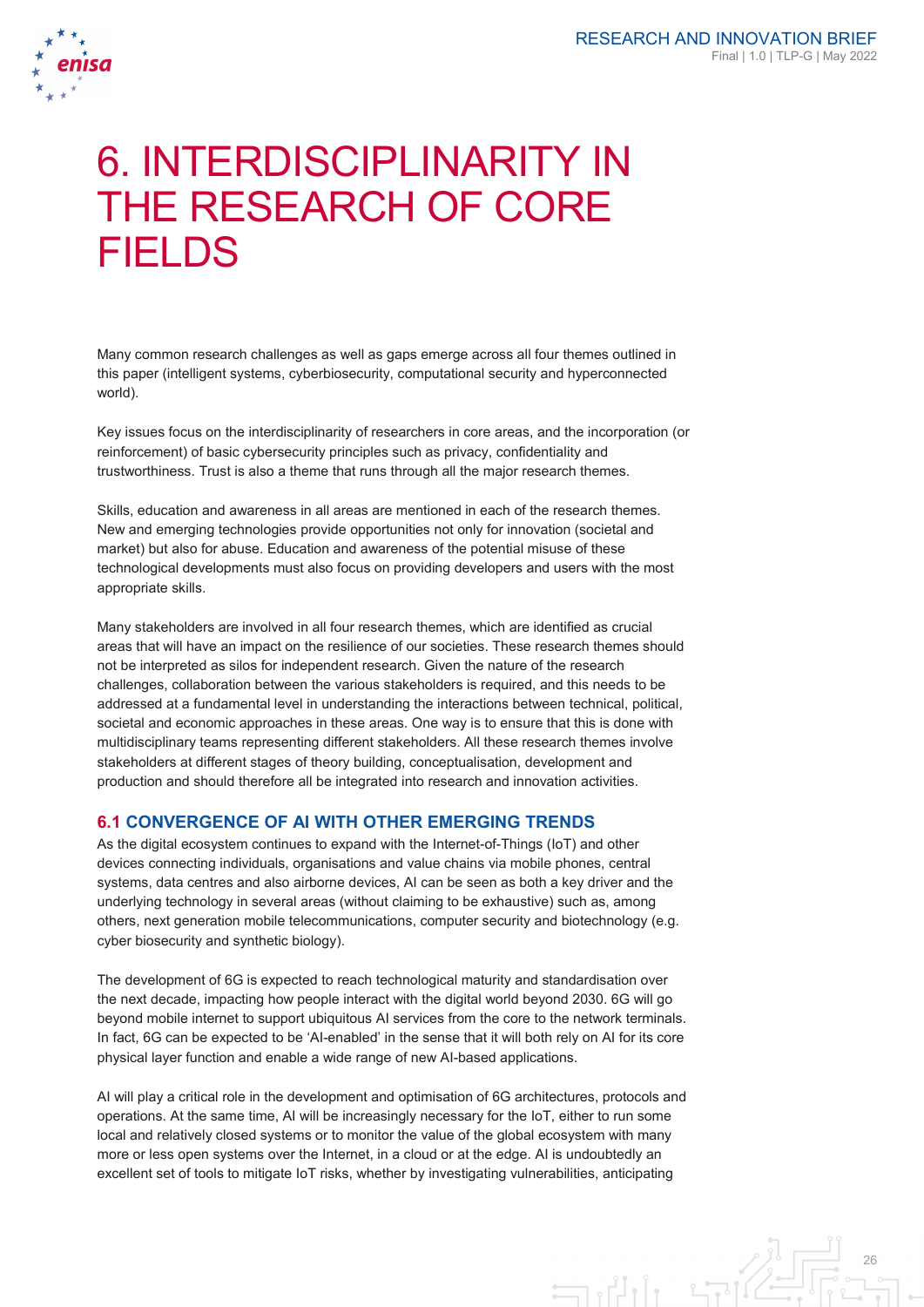

problems (or even predicting them through self-reporting capabilities), controlling cross-network issues, orchestrating traffic and flows, and more generally, the risks of threats.

**Cryptography is the foundation of computer security and one of the most important research areas in cybersecurity. One of the most important discussions in cryptography research is how it could be seriously affected by the potential of quantum information processing.**

The increasing convergence of biotechnology and AI is also an emerging area to exploit. The ability to collect and process enormous amounts of data, which underpins AI, machine learning and deep learning, combined with advances in biotechnology such as gene editing, DNA sequencing and synthesis, is leading to a leap forward at the heart of the next industrial revolution. Precision medicine, enhanced bio surveillance<sup>[46](#page-27-0)</sup>, synthetic biology are all technologies that will increasingly benefit from the intersection of these two fields. Some advances being made in the bio-AI synergy may also raise ethical concerns.

In addition to the above, a space for discussions on the perspectives of societal challenges for the abovementioned research themes needs to be created. These 'perspectives' will continuously engage with the present, critically assessing our design, use, and adoption of technology, rather than just looking through technologically-determined lenses toward the future.

#### **Possible research focus:**

-

- Build systematic anticipatory capacities e.g. **launch multidisciplinary Delphi** surveys to address **key challenges as they emerge and as they can be anticipated;**
- **Adopt a 'broad eye' lens** for AI as the ecosystems we are evoking are constantly expanding, for example cybersecurity and AI, in the age of quantum cryptography;
- Design roadmaps involving AI capacities for, for example, cryptographic or cyberbiosecurity challenges over the next 10-15 years.

 $\overline{\Box}$ 

<span id="page-27-0"></span><sup>46</sup> Biosurveillance is an aspect of biodefense relating to the detection of biological threats, including bioterrorist threats, [https://en.wikipedia.org/wiki/Biosurveillance,](https://en.wikipedia.org/wiki/Biosurveillance) last accessed November 2021.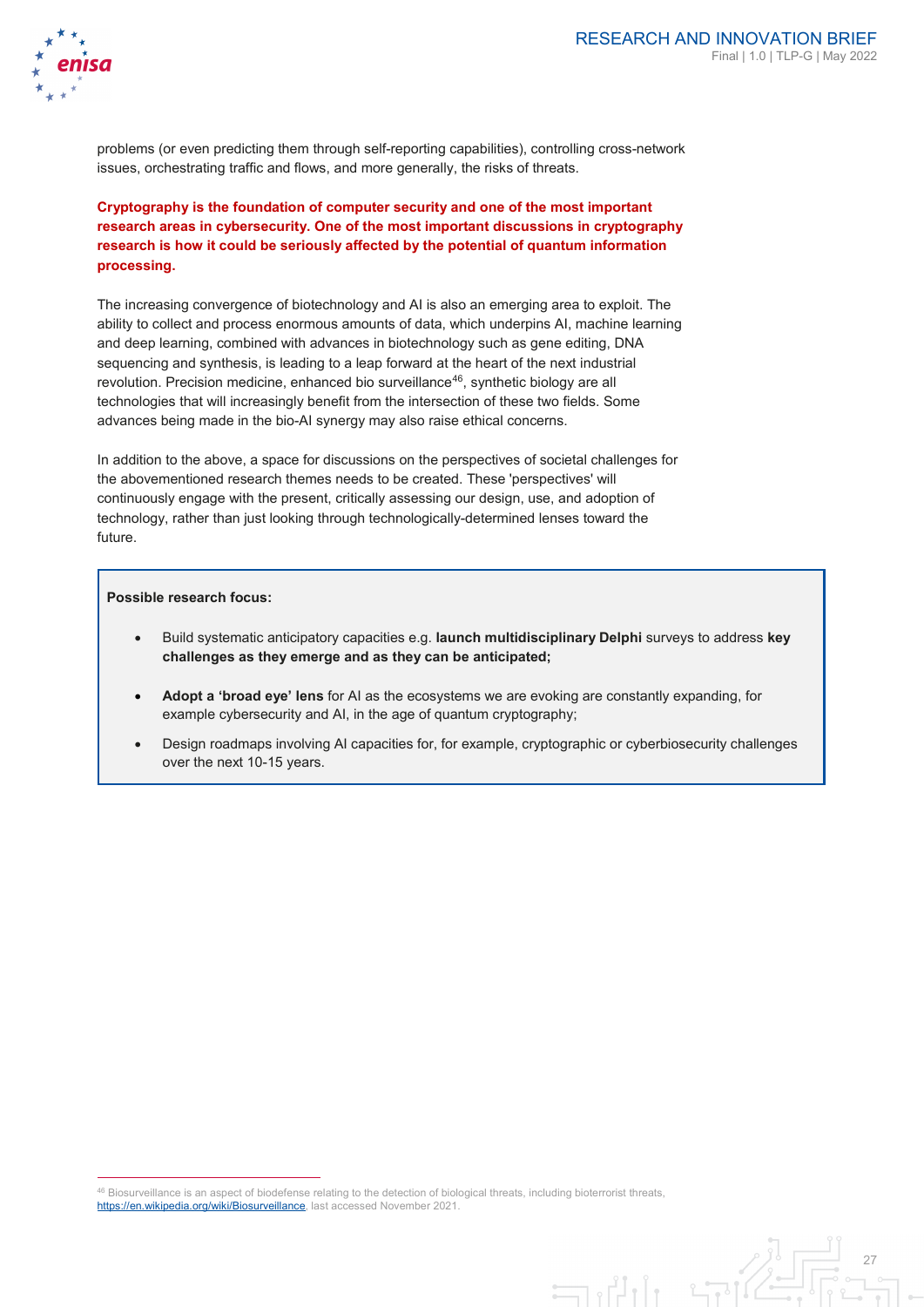

-

# 7. CLOSING REMARKS AND NEXT STEPS

This document highlights some of the key R&I needs and priorities identified by ENISA in consultation with the expert community. The four suggested themes for this year encompass some of the key trends identified by ENISA for the next 10 to 20 years. It invites researchers and industry to develop their knowledge on key challenges by identifying the aspects that will result from a decade of investment in the digitisation of the economy and society in Europe. Addressing some of the challenges raises some concerns and requires a strong position and commitment from policy makers and researchers to include them in the R&D programmes and roadmaps.

Although Europe is at the forefront as a global contributor to R&I, there are several challenges that need to be addressed, which are highlighted in this report. The first concerns interdisciplinarity, where excellent research is conducted in disciplinary silos. The second is linking basic research in advanced and niche areas with broader implementation initiatives, which are evident in EU funding instruments and beyond. The third is the organisation and coordination of research efforts in a global context.

The main objective of this document is to serve as a compass for ENISA to advise different stakeholders, including the EU Commission, the ECCC<sup>[47](#page-28-0)</sup> Governing Board and Member States, on these important requirements for cybersecurity R&I. This document is only a brief overview of the first edition of the annual report, which summarises the main challenges and research opportunities in the field of cybersecurity.

During the upcoming years, ENISA will publish separate reports assessing these topics individually to provide more contextual and technical information on the challenges and research needs outlined in this report. In parallel, ENISA will continue to engage with stakeholders and the research community to discuss these and other topics relevant to cybersecurity. The topics will be identified beforehand from a foresight exercise to be conducted with stakeholders and the community. The results of these discussions will be reviewed and described in the form of an annual brief to be published towards the end of the year.

 $\exists$ 

<span id="page-28-0"></span><sup>47</sup> [https://digital-strategy.ec.europa.eu/en/policies/cybersecurity-competence-centre,](https://digital-strategy.ec.europa.eu/en/policies/cybersecurity-competence-centre) last accessed November 2021.